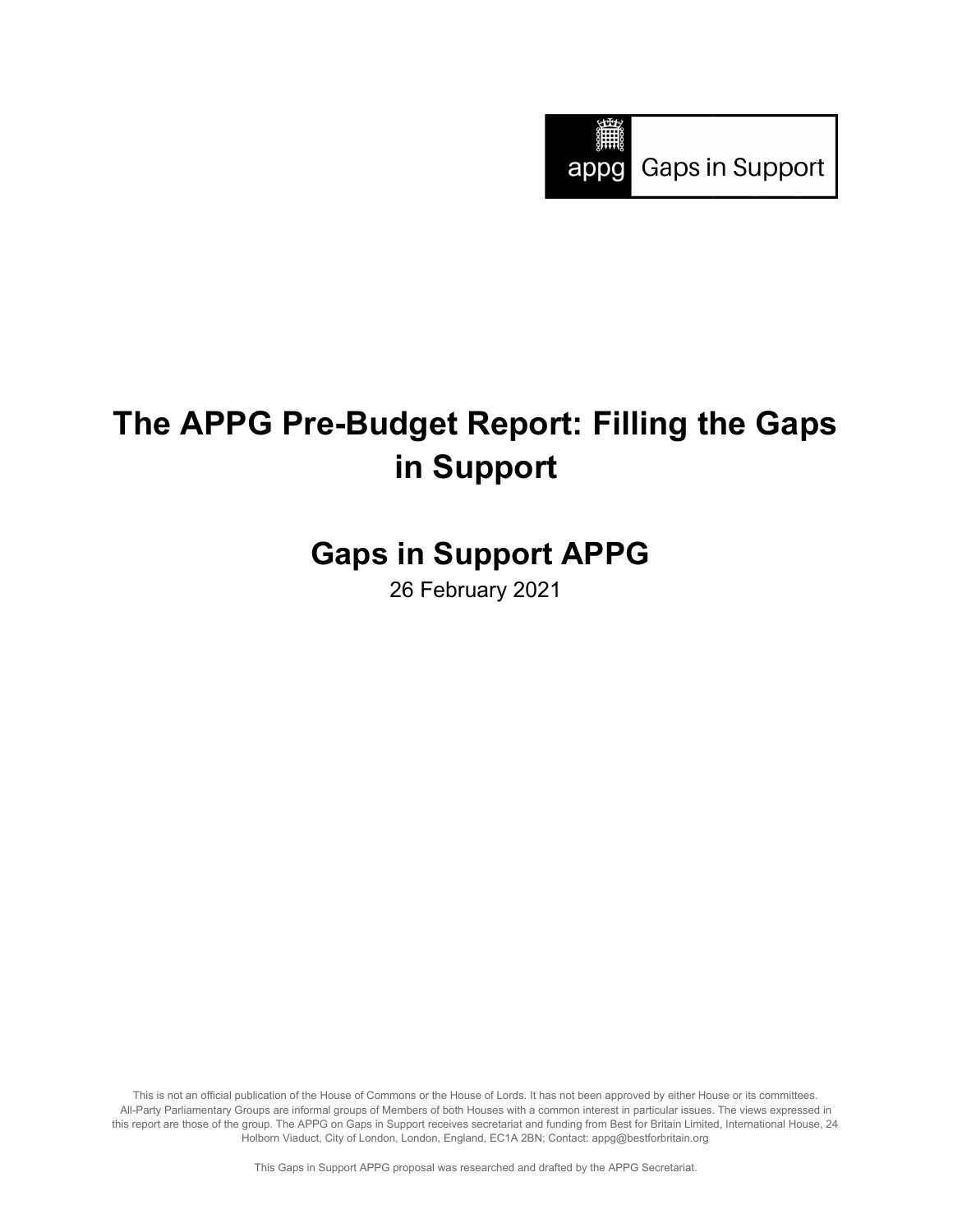<span id="page-1-0"></span>

## About

The APPG exists to find solutions for those who have been excluded from Government Support Schemes during the Coronavirus pandemic. Gaps in Support is the largest APPG in history, its membership includes 262 MPs from across the House.

**Chair:** Jamie Stone MP (Liberal Democrats)

**Co-Chairs:** Alison Thewliss (SNP), Sir Jeffery Donaldson (DUP), Tracy Brabin (Labour, Co-Op), Esther McVey (Conservative), Caroline Lucas (Green Party), William Wragg (Conservative) Treasurer: Virendra Sharma (Labour) Secretary: Stephen Farry (Alliance)

The Gaps in Support All Party Parliamentary Group launched an inquiry into how people across the United Kingdom have been affected by the UK Government's Coronavirus Support Schemes.

The APPG gathered evidence to understand how people may have fallen through the gaps in support, receiving almost 2,000 submissions from members of the public, gathering insight and evidence from organisations representing those groups who have fallen through the gaps and taking oral and written evidence from a range of stakeholders.

This report summarises the APPG's evidence, findings and recommendations.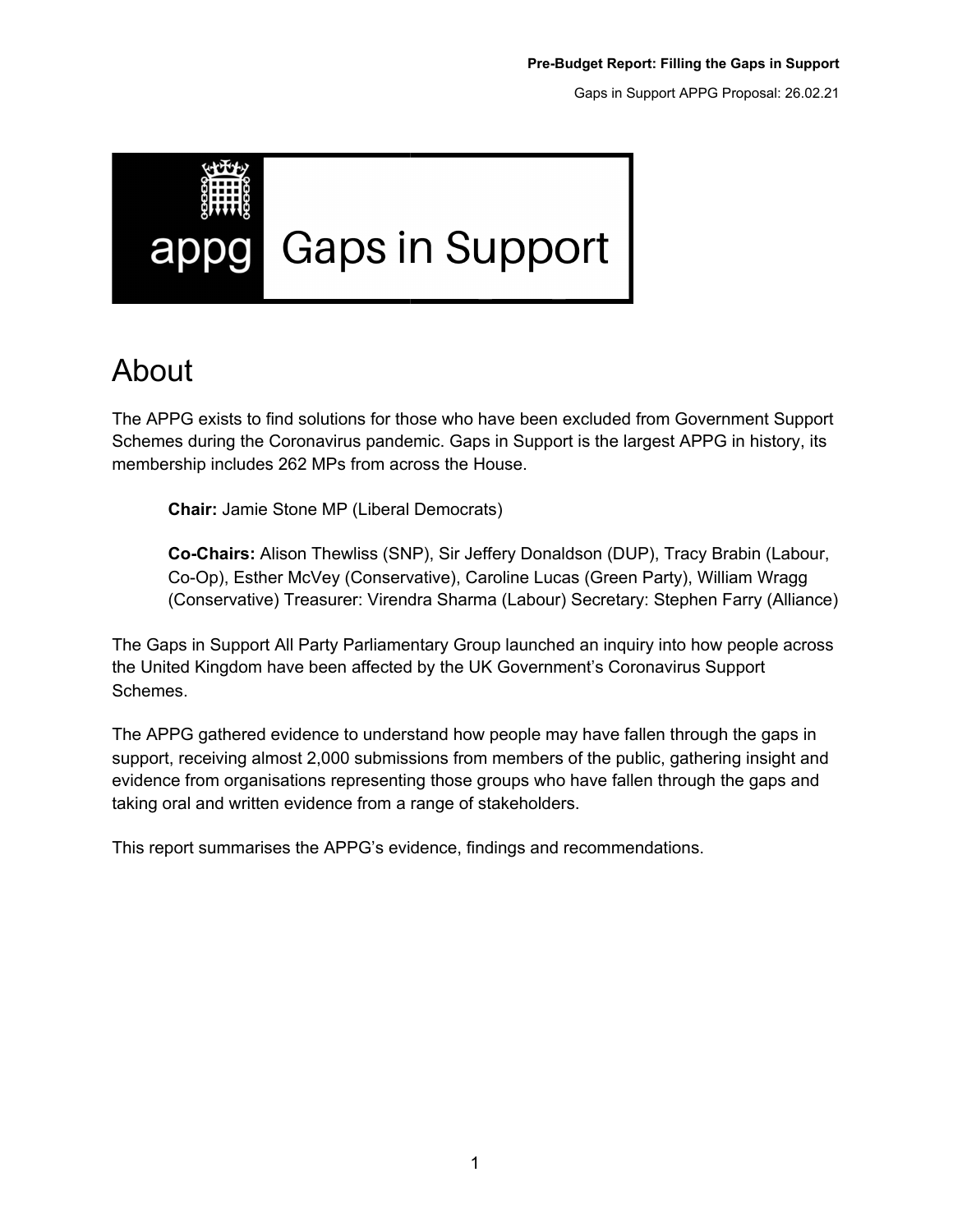## <span id="page-2-0"></span>**Contents**

| <b>About</b><br><b>Contents</b>                                                                                   | 1<br>$\boldsymbol{2}$ |
|-------------------------------------------------------------------------------------------------------------------|-----------------------|
| <b>Foreword</b>                                                                                                   | $\mathbf{3}$          |
|                                                                                                                   |                       |
| <b>Executive Summary</b>                                                                                          | 5                     |
| <b>PART 1: CONTEXT</b>                                                                                            | 7                     |
| 1.1 Coronavirus Support Schemes                                                                                   | $\overline{7}$        |
| 1.2 Business Loans and Grants                                                                                     | $\overline{7}$        |
| 1.3 Universal Credit                                                                                              | 8                     |
| <b>PART 2: GAPS IN SUPPORT COHORTS</b>                                                                            | 9                     |
| 2.1 Newly Self-Employed                                                                                           | 9                     |
| 2.2 PAYE Freelancers                                                                                              | 10                    |
| 2.3 Limited Company Directors                                                                                     | 12                    |
| 2.4 Maternity, Parental and Adoption Rights                                                                       | 14                    |
| 2.5 People Denied Furlough                                                                                        | 16                    |
| 2.6 Business Owners With More Than £50,000 In Trading Profits                                                     | 17                    |
| 2.7 Taxpayers Excluded By The 50% Rule                                                                            | 18                    |
| 2.8 Newly Employed                                                                                                | 20                    |
| <b>PART 3: APPG PROPOSALS</b>                                                                                     | 22                    |
| 3.1 Targeted Income Grant Scheme (TIGS)                                                                           | 22                    |
| 3.1.1 Newly Self-Employed                                                                                         | 24                    |
| 3.1.2 PAYE Freelancers                                                                                            | 25                    |
| 3.1.3 Limited Company Directors                                                                                   | 27                    |
| 3.1.4 The 50% Rule                                                                                                | 28                    |
| 3.1.5 The £50,000 Cap                                                                                             | 30                    |
| <b>Government Response</b>                                                                                        | 31                    |
| 3.2 Directors Income Support Scheme                                                                               | 31                    |
| <b>Treasury Response</b>                                                                                          | 32                    |
| 3.3 Proposal For New Parents, Pregnant Women and Those Excluded By Maternity,<br>Paternity, Adoption Leave Issues | 33                    |
| 3.3.1 On Coronavirus Job Retention Scheme (CJRS)                                                                  | 33                    |
| 3.3.2 On Self-Employment Income Support Scheme (SEISS)                                                            | 35                    |
| 3.3.3 Additional policy recommendations                                                                           | 36                    |
| 3.3.4 Future Recommendations                                                                                      | 38                    |
| <b>Conclusion</b>                                                                                                 | 39                    |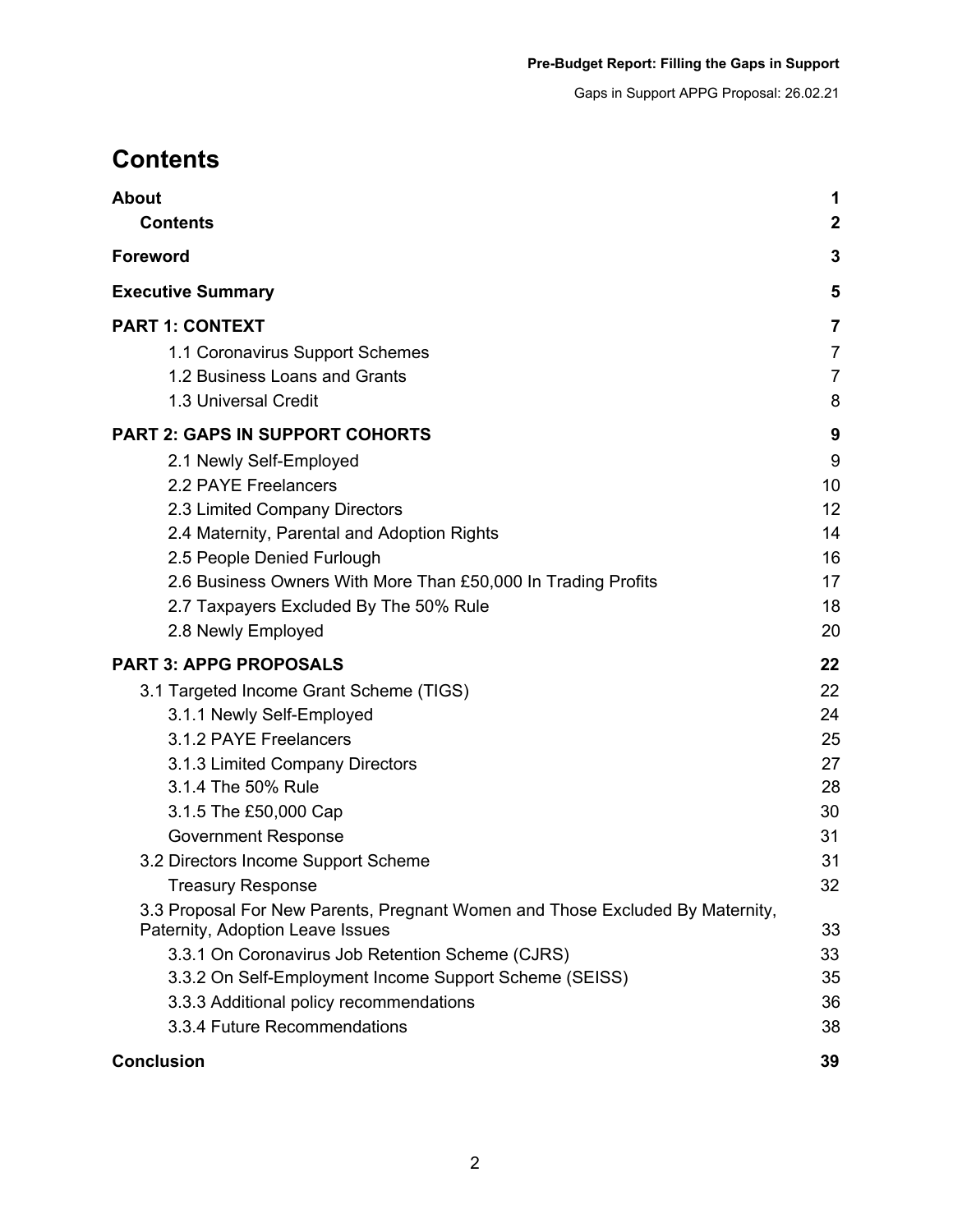## <span id="page-3-0"></span>**Foreword**

The Coronavirus Job Retention Scheme (CJRS, commonly known as the Furlough Scheme) and the Self-Employment Income Support Scheme (SEISS) have provided support for millions of employees and the self-employed. However, many individuals and businesses have fallen through the gaps in support and faced nearly a year of financial hardship. This hardship has contributed to the mental health crisis unfolding across the nation.

Small businesses, sole traders and entrepreneurs should be the driving force of the UK's economic recovery in the months and years ahead. If we do not support them now, we will all feel the consequences. Without targeted support, jobs will be cut, hard-earned savings will run dry and livelihoods will be lost. It will cost the Government much more to deal with this issue further down the line than if reasonable support were provided now. Without these individuals and businesses, the UK cannot 'build back better'. Their hard work and innovation will create jobs, widen opportunities and provide a way out of the COVID-19 crisis.

The Gaps in Support All Party Parliamentary Group is the largest APPG in history. Our membership of MPs and Peers covers all political parties and parts of the UK. This fact reflects the scale of the injustices the APPG exists to address.

Hard-working people from all backgrounds and professions have been impacted. There is little that unites those who have been excluded, apart from the injustice they have faced. This is why it is so challenging to find a one-size-fits-all solution. It is inevitable that the APPG will recommend a patchwork of solutions and that some solutions may progress more quickly than others. Yet, together, the excluded groups and the APPG have made meaningful strides towards economic justice.

The APPG has heard evidence from a wide range of experts, industry leaders and campaign groups to produce this report. Since its inception, the APPG has received tens of thousands of submissions from impacted individuals, alongside conducting evidence sessions with affected groups, trade unions, industry representatives, and employment and tax specialists. It is from this holistic evidence that our recommendations are drawn. The Targeted Income Grant Scheme (TIGS), which can be administered simply with minimal risk of fraud as a flat-rate taxable grant, should be considered as a priority by the Government. This scheme offers immediate relief for five taxpaying groups: the newly self-employed, directors of limited

3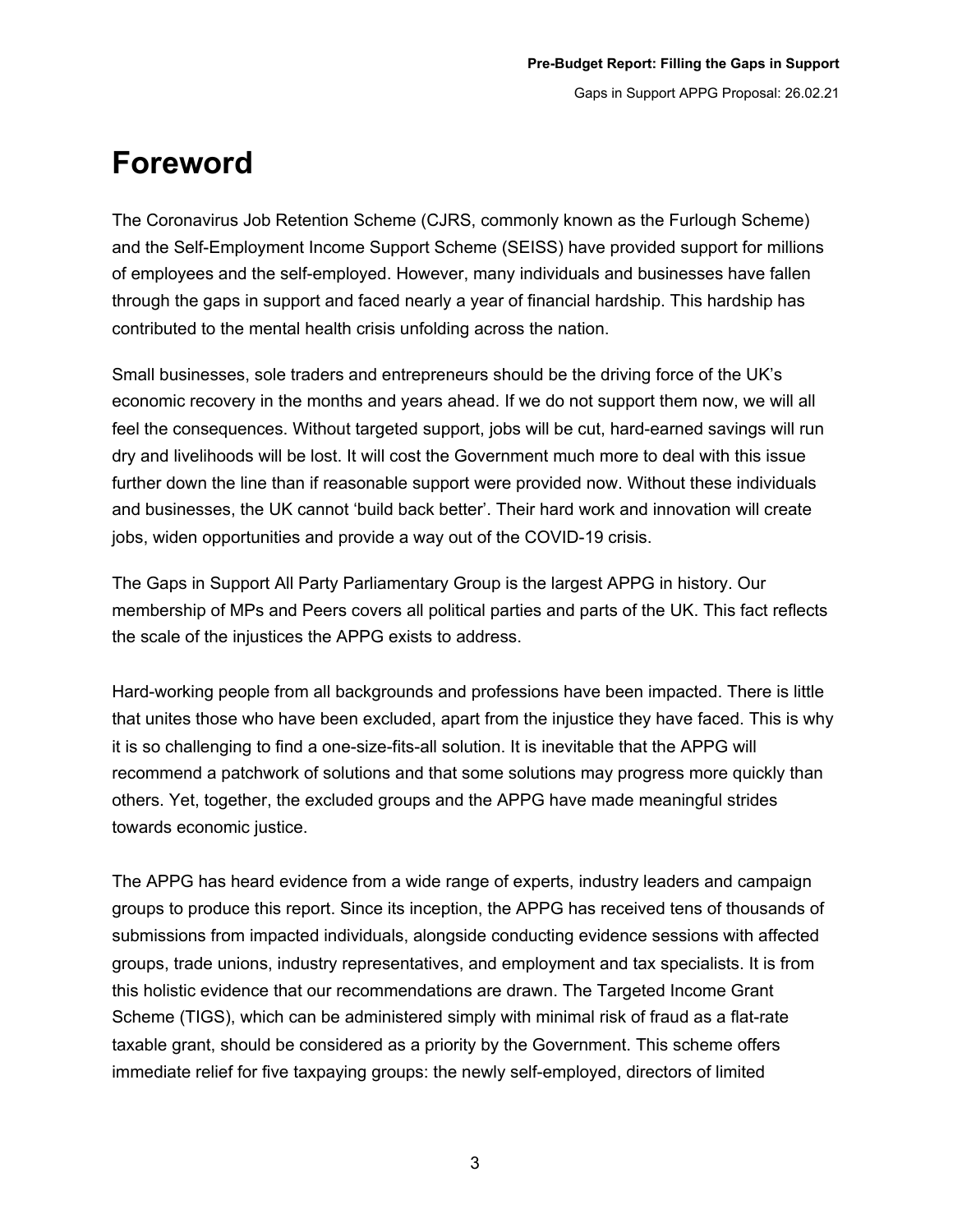companies, PAYE freelancers, and those excluded from SEISS by the 50% Rule and the £50,000 cap.

This grant does not represent parity with what other taxpayers have rightfully received. Rather, it is a much needed lifeline for the majority of those excluded. For the groups not covered by TIGS, including pregnant women and new parents excluded from support, those denied furlough by their employer and the newly employed, parallel action must also be taken by the Treasury to rectify the gaps in support. The APPG also urges the Government to consider any and all proposals that provide support for those denied furlough by their employer, via an HMRC service that can easily be automated, is fraud-resistant and not too labour intensive.

With regards to support for limited company directors, the Government must provide urgent clarifications as to why the Directors Income Support Scheme presented to the Treasury in November 2020 cannot be implemented and work towards solving these problems if and when they arise.

Ultimately, the APPG aims for complete parity for those who have fallen through the gaps in support, ideally through fully backdated grants. We have provided some frameworks and solutions to achieve this parity. It is now up to the Treasury to decide the depth and longevity of support.

The APPG will continue to work with the Treasury to find more comprehensive solutions for all those who have fallen through the gaps in support. We aim to ensure that lessons are learned from the UK's handling of the Coronavirus-induced economic crisis, and to find solutions for individuals and businesses who have been excluded from the Government's financial support during this episode.

I urgently call on the Chancellor to take this group's recommendations into consideration ahead of the 2021 Budget.

**Jamie Stone MP Chair, Gaps in Support APPG**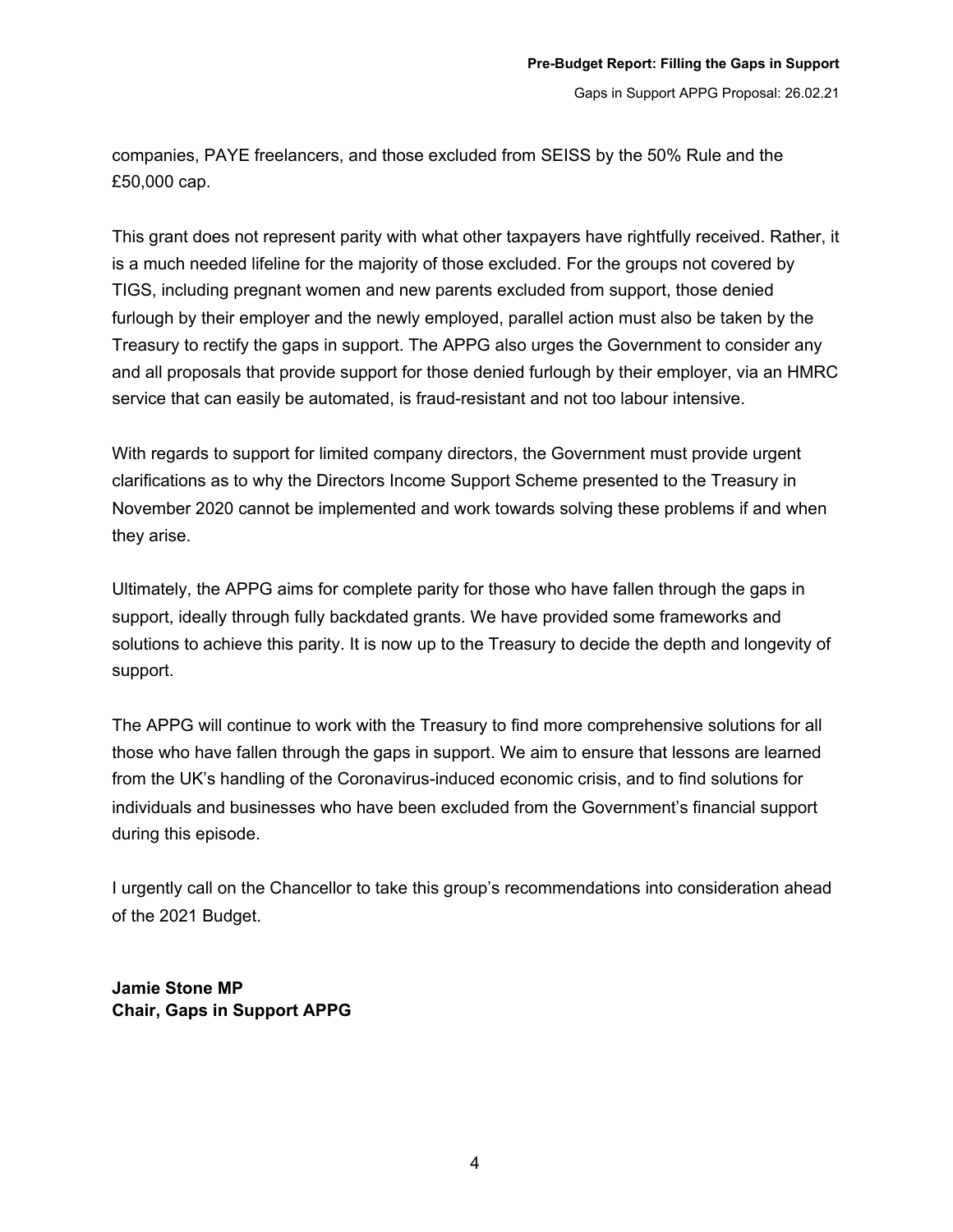# <span id="page-5-0"></span>Executive Summary

The Government has implemented various financial support schemes and measures in response to the economic impact of the coronavirus pandemic, which are outlined in Part 1 of this report. The report focuses primarily on the gaps in the Self-Employment Income Support Scheme (SEISS) and the Coronavirus Job Retention Scheme (CJRS), otherwise known as furlough. The APPG, in conjunction with campaign groups, trade unions, tax specialists and other experts, has identified cohorts of taxpayers who have fallen through gaps in these financial support schemes for a wide variety of reasons. Part 2 of the report outlines reasons for each cohort's exclusion, and the APPG's key recommendations for fixing these gaps in support.

The newly self-employed have not received adequate support as they do not have a three-year record of trading profits. The APPG recommends this cohort is either included in the fourth round of SEISS grants, or receives an initial Targeted Income Grant Scheme (TIGS) payment. For those who started employment too late to be included in furlough, or who were denied furlough by their employer, the APPG recommends the Government looks urgently into providing a fraud-resistant and easily automated service allowing workers to make a claim directly to HMRC for the total amount of furlough and/or total income owed to them.

PAYE freelancers have been denied access to furlough by their employers, have missed the CJRS cut-off date, or have been excluded from the SEISS due to the 50% Rule (which means that if less than half of your earnings are from self-employment, you do not qualify for any assistance). The APPG recommends this cohort is either included in the fourth round of SEISS grants, or is awarded an initial TIGS grant, and calls for an urgent Government investigation into the employment rights and status of PAYE freelancers.

Limited company directors pay themselves company dividends topped up by a small PAYE salary, and subsequently CJRS provides inadequate support. They are also denied access to the SEISS. For this group, the APPG recommends the Government adopts the Directors Income Support Scheme, although the TIGS is recommended as an alternative. Those taking parental leave from self-employed work have not been adequately supported through SEISS calculations, while pregnant women, classed as clinically vulnerable, have in some cases been denied access to furlough. The APPG is calling on the Government to adopt a series of measures to support new parents, including a policy adjustment to SEISS calculations and backdated redress of maternity suspension in the CJRS. Two criteria of SEISS – that trading income must be at least 50% from self-employed work, and trading profits must be less than £50,000 in the 2018-19 financial year – have excluded taxpayers unfairly. The APPG recommends these criteria be adjusted or removed, and these taxpayers are included in the fourth round of the SEISS grants, or initial TIGS grant.

Part 3 of the report elucidates in further detail the policies recommended to the Treasury by the APPG, in conjunction with campaign groups, experts and members of the APPG. The TIGS,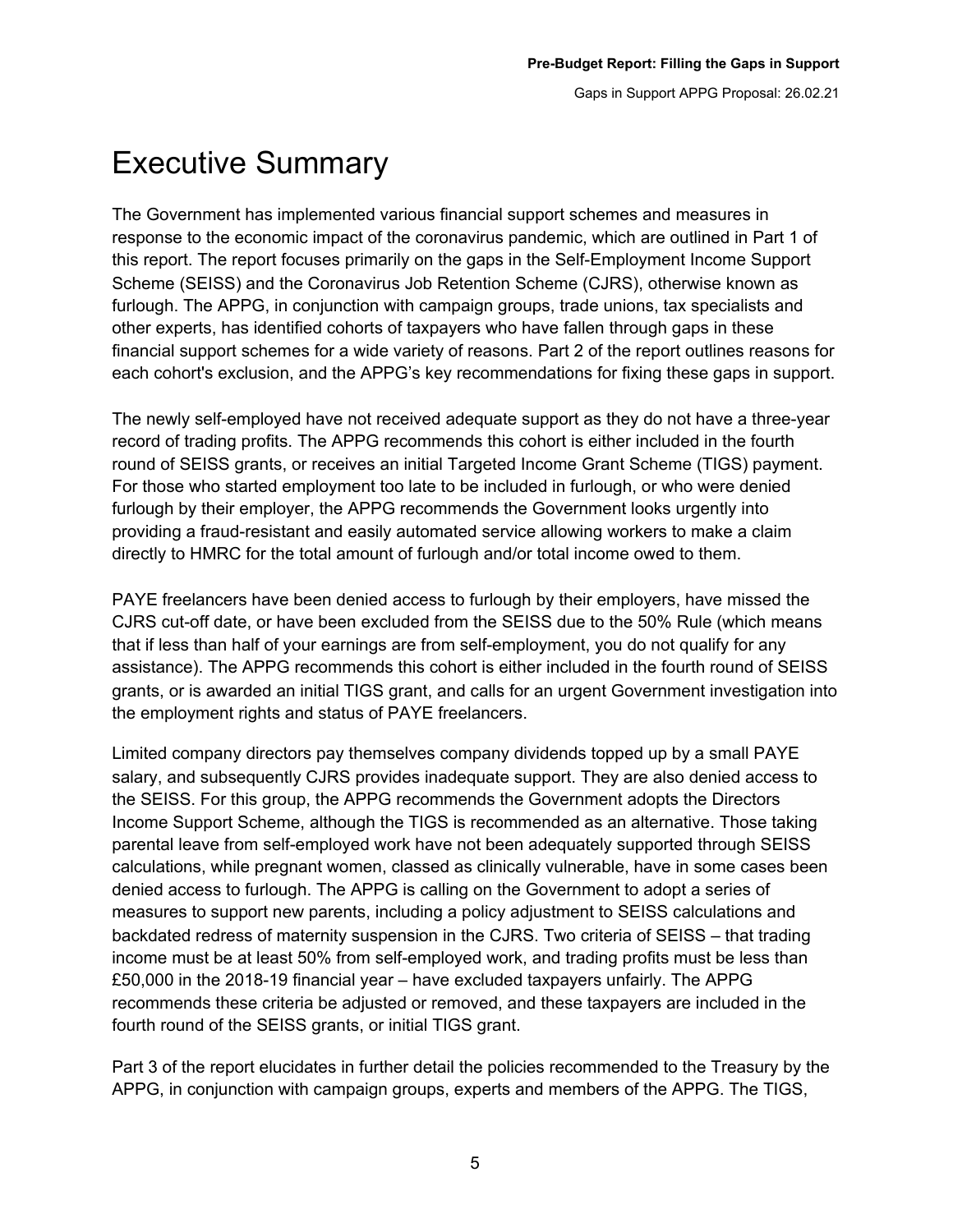drafted by Rebecca Seeley Harris, would provide an urgent stop-gap for the newly self-employed, those excluded by the SEISS cap and 50% Rule, Ltd company directors, PAYE freelancers and those with more than £50,000 in trading profits excluded by SEISS. The Directors Income Support Scheme would provide much needed support for limited company directors. The APPG, in conjunction with maternity rights groups, has also put forward a series of policy adjustments and policies on behalf of new parents and pregnant women.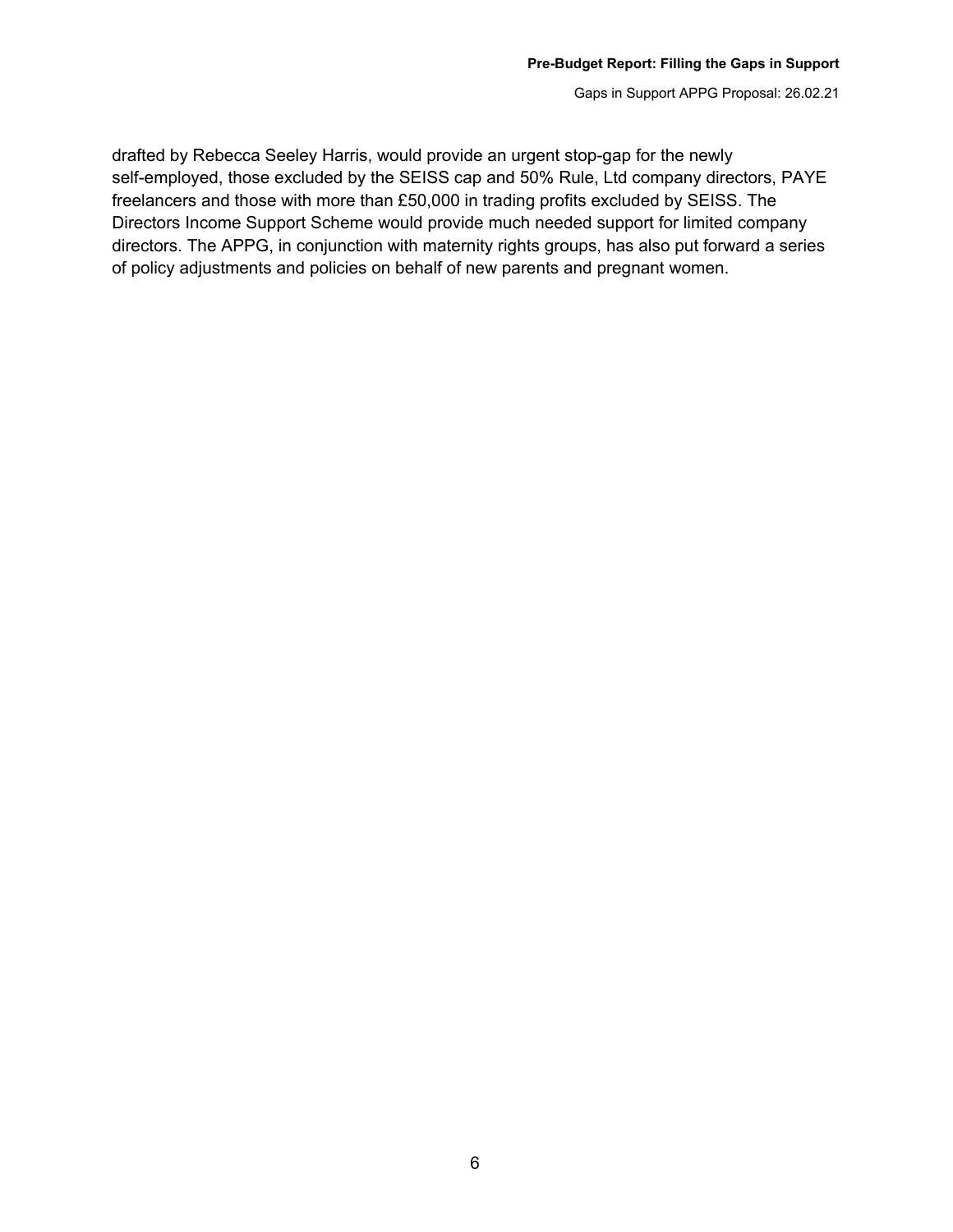# <span id="page-7-0"></span>PART 1: CONTEXT

The Government has launched various support schemes and grants to help businesses and individuals through COVID restrictions. Existing financial schemes have also been relied upon during the pandemic.

## <span id="page-7-1"></span>**1.1 Coronavirus Support Schemes**

## **Coronavirus Job Retention Scheme** (CJRS)

Also known as furlough, this scheme provides grants to employers to pay 80% of a staff wage and employment costs each month, up to a total of  $£2,500$  per person per month. These grants were lowered to 70%, then 60% over the summer, but were restored to 80% when the second nationwide lockdown was announced. The scheme has been extended to 2021 for the third national lockdown.

## **Self Employment Income Support Scheme** (SEISS)

The scheme pays a grant worth 80% of self-employed profits up to £2,500 each month, to self-employed taxpayers whose trading profit was less than £50,000 in the 2018-19 financial year, or an average of less than £50,000 over the last three financial tax years, for those who suffered a loss of income. Trading profits must also exceed or be equal to non-trading income over this period (known as the 50% or 50/50 Rule).

## <span id="page-7-2"></span>**1.2 Business Loans and Grants**

Below is a non-exhaustive list of financial support schemes the Government presently offers to employers. While the CJRS and SEISS remain the focus of the APPG's recommendations, limited access to these grants has been evidenced in the APPG's findings.

## **Coronavirus Business Interruption Loan Scheme** (CBILS)

The scheme helps small and medium-sized businesses to access loans and other kinds of finance up to £5million. The Government guarantees 80% of the finance to the lender and pays interest and any fees for the first 12 months.

The scheme is open to applications until 31 March 2021.<sup>1</sup>

<sup>&</sup>lt;sup>1</sup> Government Guidance, Apply for the [Coronavirus](https://www.gov.uk/guidance/apply-for-the-coronavirus-business-interruption-loan-scheme) Business Interruption Loan Scheme, 31 January 2021.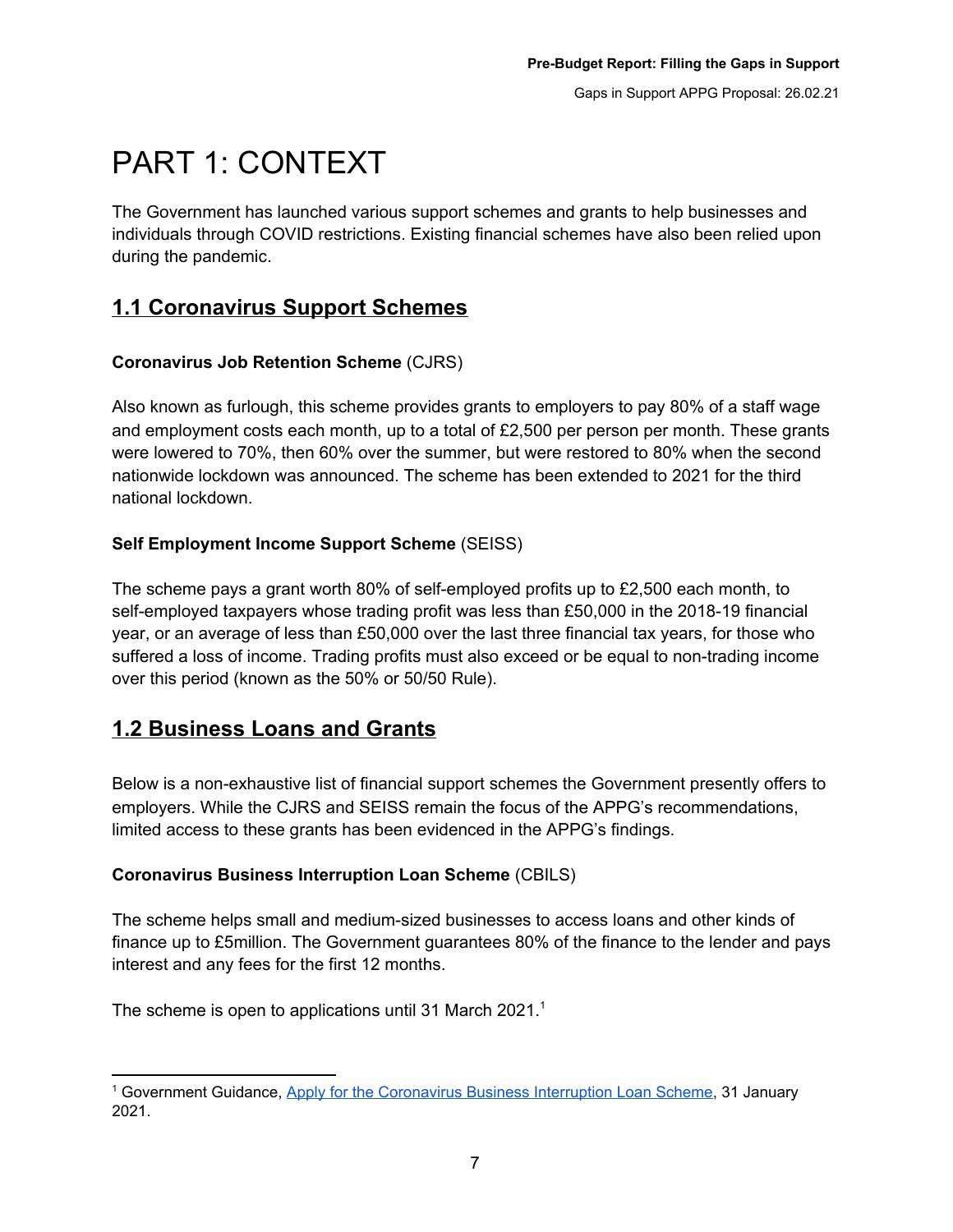## **Bounce Back Loan Scheme** (BBLS)

The scheme helps small and medium-sized businesses to borrow between £2,000, up to 25% of their turnover. The maximum loan available is £50,000.

The Government guarantees 100% of the loan and there will not be any fees or interest to pay for the first 12 months. After 12 months the interest rate will be 2.5% a year.

The scheme is open to applications until 31 March 2021.<sup>2</sup>

#### **Local Restrictions Support Grant** (LRSG)

This grant is designed to assist businesses which were impacted by local lockdowns or in areas experiencing Tier 3 (Very High) restrictions. A business is eligible for a Local Restrictions Support Grant if it<sup>3</sup>:

- Occupies property on which it pays business rates (and is the ratepayer)
- Is in an area of local restrictions and has been required to close because of local restrictions that resulted in a first full day of closure on or after 9 September
- Has been required to close for at least 14 days because of the restrictions
- Has been unable to provide its usual in-person customer service from its premises
- Has not had to close but has been impacted by local restrictions

## <span id="page-8-0"></span>**1.3 Universal Credit**

Universal Credit replaced and combined six benefits for working-age people who have a low household income. You are eligible for Universal Credit if<sup>4</sup>:

- You are on a low income or out of work
- You are 18 or over (there are some exceptions if you are 16 or 17)
- You are under State Pension age (or your partner is)
- You and your partner have £16,000 or less in savings between you

Universal Credit was boosted by £20 in recognition of the pandemic, in April 2020. The Chancellor has agreed to extend this until April 2021.

<sup>&</sup>lt;sup>2</sup> Government Guidance, Apply for a [coronavirus](https://www.gov.uk/guidance/apply-for-a-coronavirus-bounce-back-loan) Bounce Back Loan, 31 January 2021.

<sup>&</sup>lt;sup>3</sup> Government Guidance, Check if you're eligible for the coronavirus Local [Restrictions](https://www.gov.uk/guidance/check-if-youre-eligible-for-the-coronavirus-local-restrictions-support-grant-for-closed-businesses) Support Grant (for closed [businesses\)](https://www.gov.uk/guidance/check-if-youre-eligible-for-the-coronavirus-local-restrictions-support-grant-for-closed-businesses) Check if you're eligible for the coronavirus Local [Restrictions](https://www.gov.uk/guidance/check-if-youre-eligible-for-the-coronavirus-local-restrictions-support-grant-for-open-businesses) Support Grant (for open [businesses\)](https://www.gov.uk/guidance/check-if-youre-eligible-for-the-coronavirus-local-restrictions-support-grant-for-open-businesses), 31 January 2021.

<sup>4</sup> Government Guidance, [Universal](https://www.gov.uk/universal-credit/eligibility) Credit.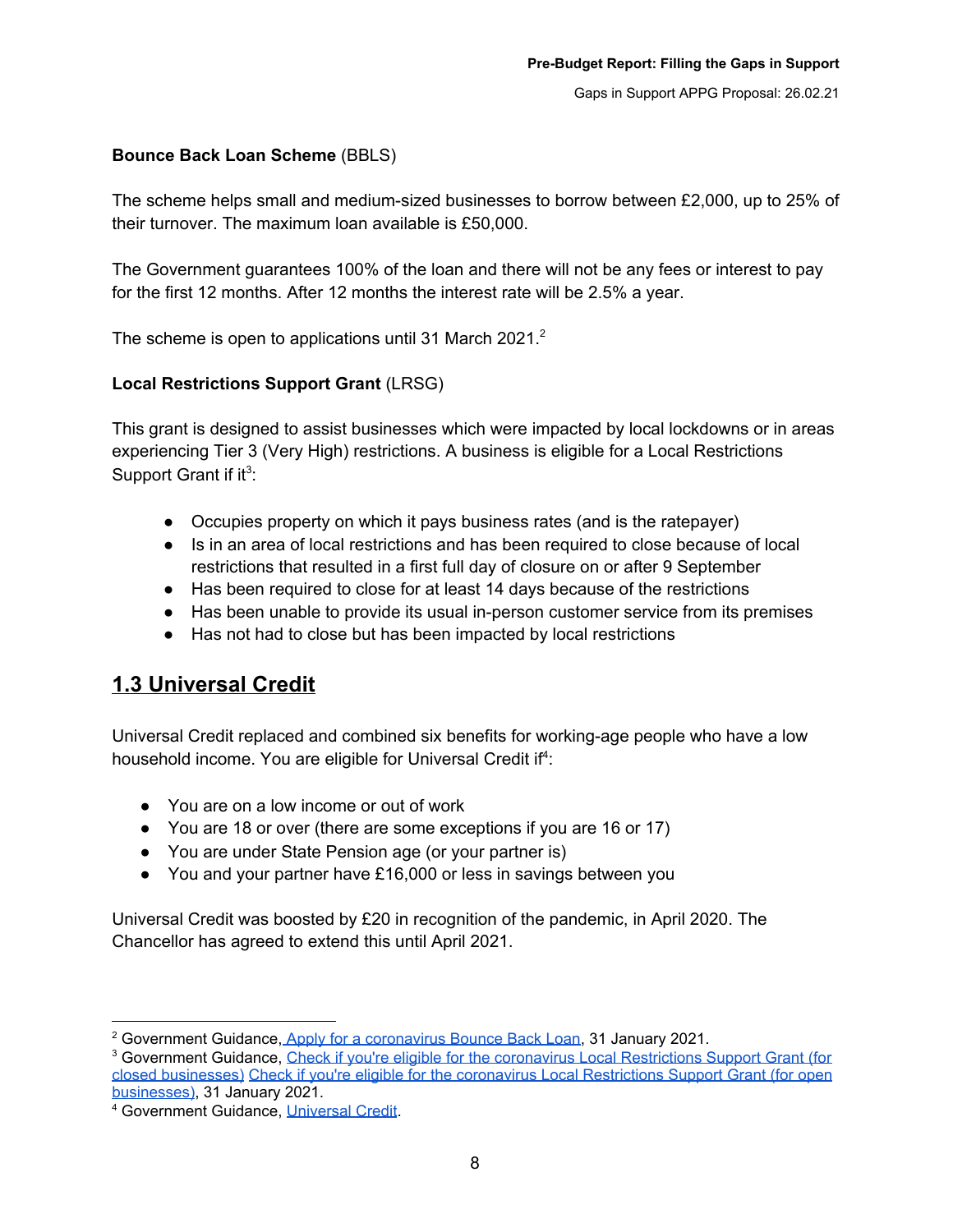# <span id="page-9-0"></span>PART 2: GAPS IN SUPPORT COHORTS

The APPG has identified several cohorts of taxpayers who have been excluded from Government financial support**.** Some cohorts have been excluded from CJRS, such as the newly employed. Others have been excluded from SEISS, such as the newly self-employed. Some have 'fallen between' the two schemes, as in the case of Ltd company directors and PAYE freelancers.

Some cohorts have been excluded through a single criterion: for example, all the newly-employed cohort missed the CJRS cut-off date for employment. Other cohorts, such as PAYE freelancers, have been excluded through a variety of criteria: some fall foul of the 50% Rule, some missed the CJRS cut-off date, while others have been denied CJRS support by their employer.

The APPG has identified various cohorts. They are listed with the above proviso that cohorts are not always discrete, and many share characteristics or members with other cohorts.

The APPG has worked with campaign groups, as well as tax and employment experts such as Rebecca Seeley Harris, MPs and other stakeholders to formulate its recommendations.<sup>5</sup>

## <span id="page-9-1"></span>**2.1 Newly Self-Employed**

The newly self-employed have missed out on Government support due to entering self-employment between April 5th 2019 and the launch of the scheme in March 2020. Those who became self-employed after April 5th 2019 do not have the three years of tax returns required to prove their income, and therefore do not qualify for SEISS.<sup>6</sup>

About 3% of self-employed people (151,000) have been self-employed since the end of the tax year ending 2019, meaning they are not eligible for the Self Employment Income Support Scheme (SEISS).<sup>7</sup> ONS data covers January to December 2019, so these estimates will not include people who have become self-employed since the start of 2020, and might under-report the extent of newly self-employed people.

The newly self-employed have missed out on Government support due to entering self-employment between April 5th 2019 and the launch of the scheme in March 2020.

<sup>&</sup>lt;sup>5</sup> The APPG has consulted with the following campaign groups: ForgottenPAYE, Annual PAYE, Excluded UK, Maternity Action, Parenthood Matters, ForgottenLtd., Pregnant then Screwed, New Starter Justice, Denied Furlough. Recommendations and information have been drawn from ExcludedUK's Pre-Budget Briefings, published 22 February 2021.

<sup>6</sup> The Coronavirus Act 2020 Functions of Her Majesty's Revenue and Customs [\(Self-Employment](https://assets.publishing.service.gov.uk/government/uploads/system/uploads/attachment_data/file/882593/SEISS_Direction_Final_-_SIGNED.pdf) Income Support Scheme) [Direction.](https://assets.publishing.service.gov.uk/government/uploads/system/uploads/attachment_data/file/882593/SEISS_Direction_Final_-_SIGNED.pdf)

<sup>7</sup> ONS, Coronavirus and [self-employment](https://www.ons.gov.uk/employmentandlabourmarket/peopleinwork/employmentandemployeetypes/articles/coronavirusandselfemploymentintheuk/2020-04-24) in the UK, April 2020 CSE UK 2020.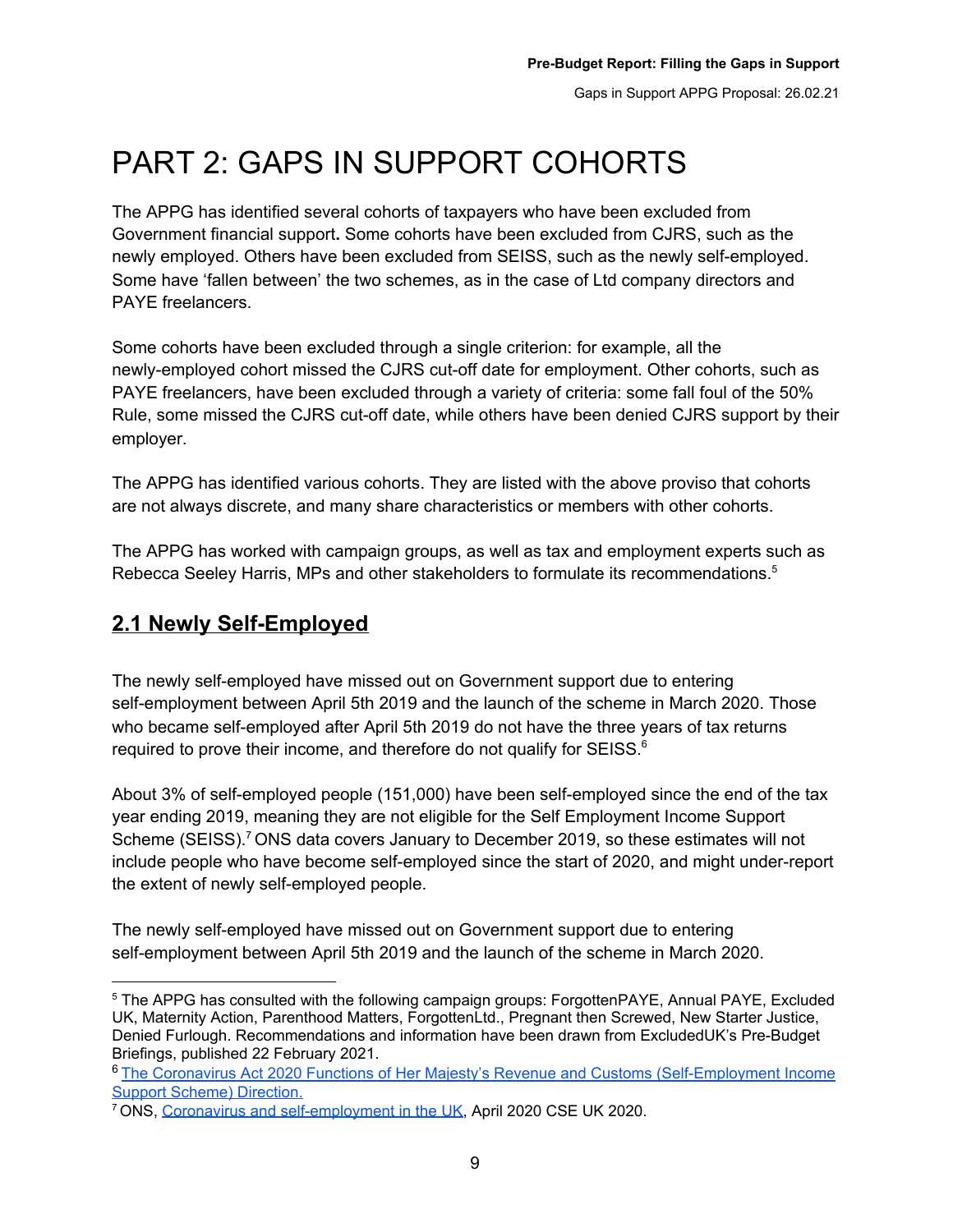By January 31st 2021, those who were newly self-employed for the tax year 2019-20, should have submitted their first self-assessment. Although this will be for only one year's trading, it does give HMRC some valid data in order to provide support without there being an inherent risk of fraud. This approach is not too labour-intensive because the evidence is in the self-assessment which HMRC already has in its systems.

## **APPG Recommendation**

*The 2019-20 self-assessment income tax returns provide the Government with additional data needed to support this cohort. The APPG therefore strongly urges the Treasury and HMRC to use this new tax return information to support this group, either with the fourth SEISS grant or through the provision of a TIGS grant.*

*The APPG calls on the government to take 2019-2020 tax returns into account for the prospective SEISS grants and consider using this information to provide support for previous tranches of SEISS which would be validated via the 2019-2020 tax returns.*

## <span id="page-10-0"></span>**2.2 PAYE Freelancers**

A PAYE freelancer is someone who identifies as self-employed for tax, but is paid on payroll for some or all of their work. They are typically employed on very short-term contracts. Some carry out self-employed work separately. This type of employment is often associated with construction and the creative industries.

PAYE freelancers' mixed employment status means they have fallen in between the CJRS and SEISS. They are particularly vulnerable to gaps in support, such as 'cliff-edge caps', cut-off dates and employer mistreatment. The reasons for their exclusion are shared with people who are not PAYE freelancers. For example, many PAYE freelancers are excluded from SEISS by the 50% Rule, as are some 'traditionally' self-employed people. Below are three main ways in which this cohort is excluded:

**1. Refused furlough [excluded from CJRS]:** If a freelancer's income is entirely from PAYE, they are not eligible for SEISS. As they are not employees, employers were under no obligation to furlough PAYE freelancers. Therefore, some could not claim support through the CJRS. It is likely that the grouping of those denied furlough is covered, at least in part, by the PAYE freelancers group.

**2. Cut-off date [excluded from CJRS]:** The brevity of typical PAYE freelance contracts meant many missed the HMRC's RTI (Real Time Information) cut-off date for CJRS. Those not on the payroll, in error or otherwise, from March 19th 2020, could not be placed on furlough. This is the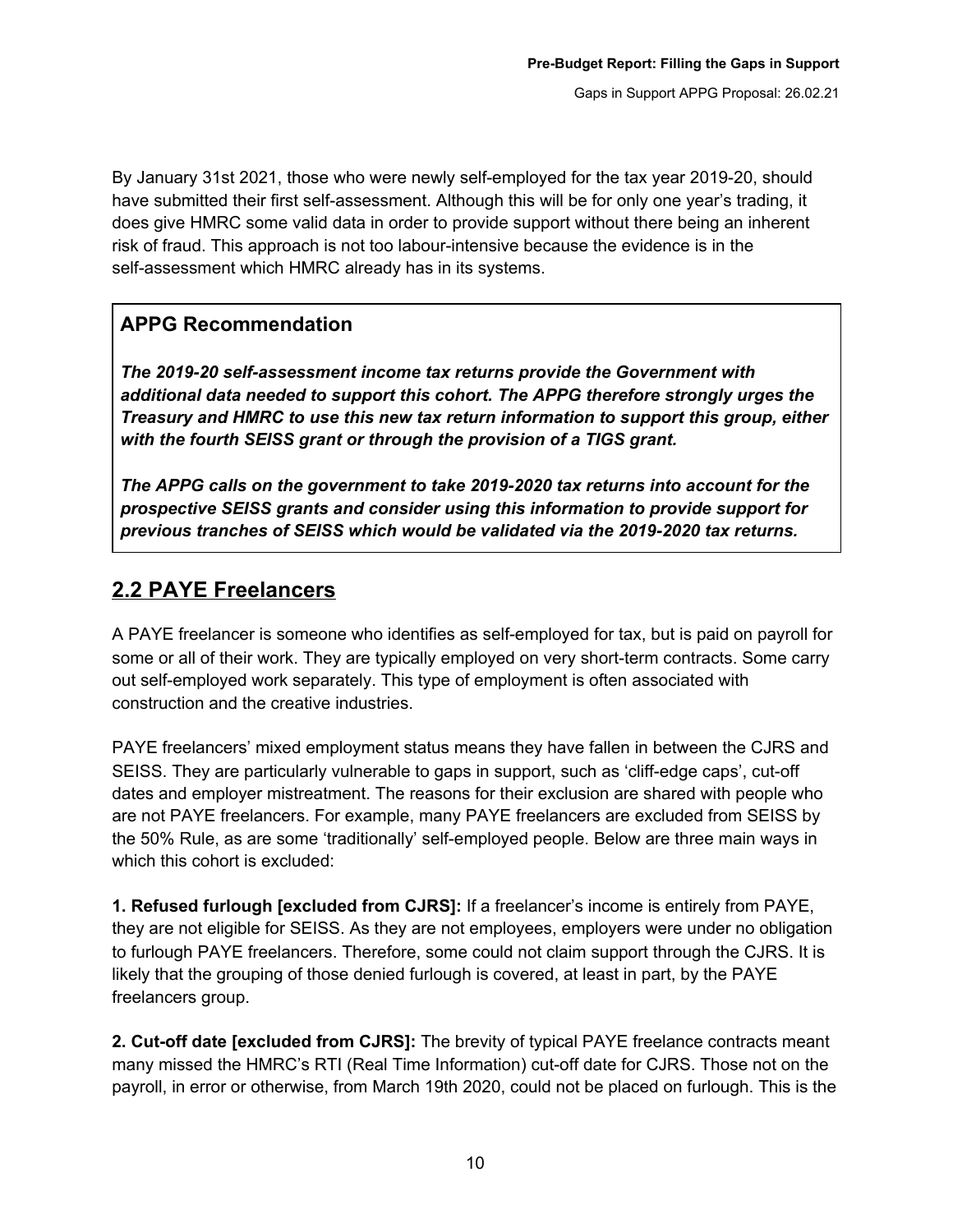same mechanism by which 'new-starters' and Ltd company directors who file PAYE tax annually have been excluded.

**3. 50% Rule [excluded from SEISS]:** Freelancers whose PAYE work made up more than 50% of their total income are not eligible for SEISS. The 50% 'cliff-edge' Rule excludes others beyond PAYE freelancers.

On Feb 2nd 2021, the APPG took evidence from unions representing the creative industries. Bectu head Philippa Childs said that PAYE freelancers are often hired on short-term contracts by special purpose vehicles during film and TV production. As a result, many were not recorded by RTI for the relevant dates HMRC had stated in its guidance, and therefore could not access CJRS. PAYE freelancers have fewer employment rights than traditional PAYE employees, despite paying PAYE tax.

Louise McMullan, Deputy for the General Secretary at Equity, submitted evidence from a survey of Equity members conducted in January 2021, many of whom are PAYE freelancers. More than 40% of Equity members have not received help from the SEISS, while 58% of those who did receive help from the SEISS said it was not enough to meet their needs. For this reason, Ms McMullen offered Equity's support for the TIGS plan for PAYE Freelancers (see 3.1).

## **APPG Recommendation**

*As an urgent stop-gap, the APPG calls on the Government to elect PAYE freelancers to the fourth SEISS grant, or implement a grant scheme similar to the proposed Targeted Income Grant Scheme. 89*

*The APPG recognises that a longer-term solution is needed for this group. The APPG therefore urges the Government to seek a holistic solution for this group through a centralised system of support, which ensures PAYE freelancers who have been unable to access financial support have a mechanism to apply for a grant via HMRC's portal. PAYE freelancers' tax records have always been readily available to HMRC because they have gone through payroll, so a solution of this nature is possible if there is the will to support this group.*

*Ideally, the Treasury would provide an equal total amount of backdated support for excluded PAYE freelancers as those taxpayers included in the CJRS and SEISS since the beginning of the pandemic.*

*The pandemic has exposed the extreme vulnerability of this taxpayer cohort. Going forwards, we call on the Government to conduct an urgent review into the rights and*

<sup>&</sup>lt;sup>8</sup> This does not have to be a one-off grant and can be backdated to achieve parity of support.

<sup>9</sup> New entrants in this group would also benefit from the widening of the fourth SEISS grant to include new starters with a 2019/20 tax return.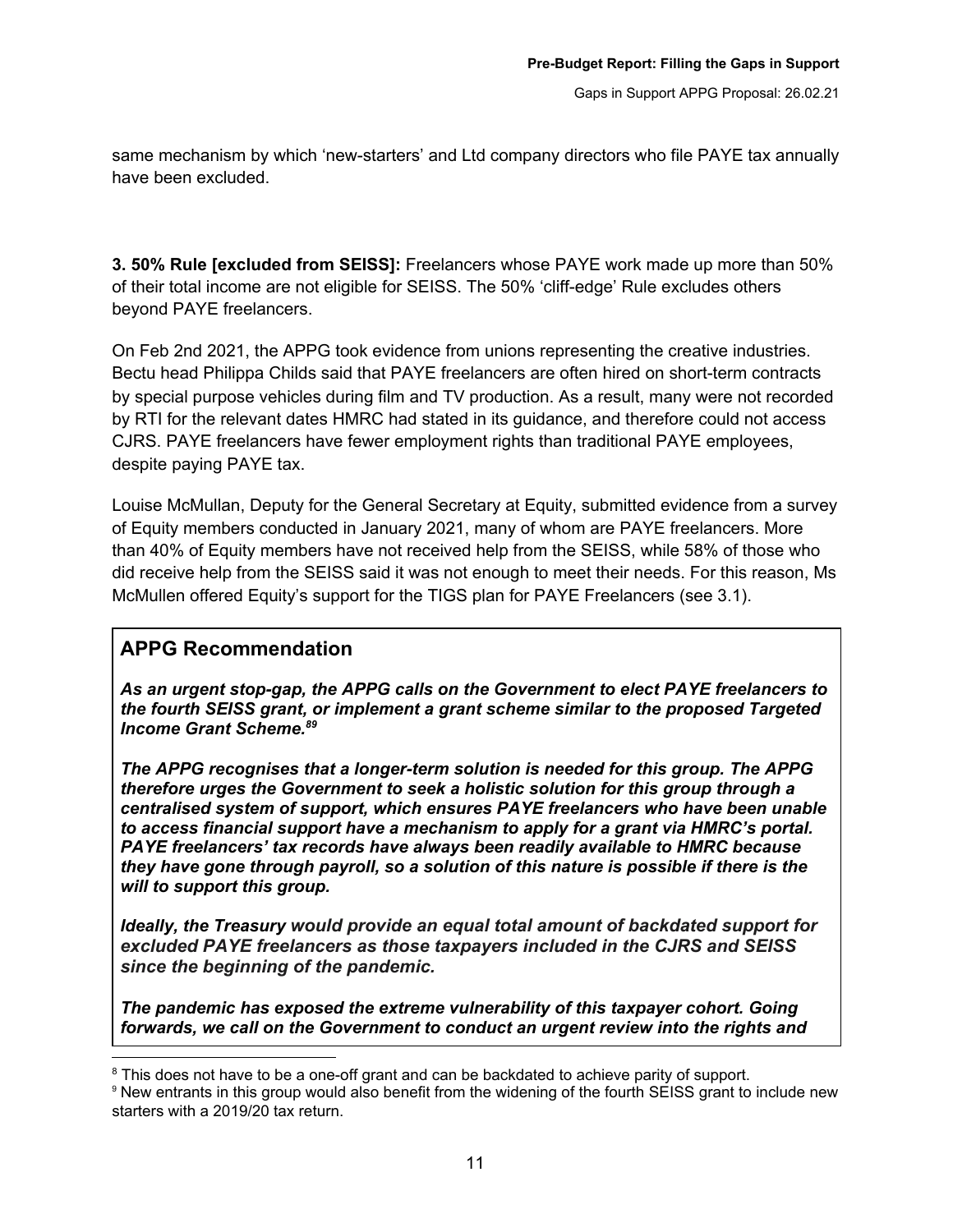#### *status of PAYE freelancers who have been left particularly vulnerable to lack of support due to the ambiguity of their employment status. 10*

#### **CASE STUDY**

"I now am not entitled to anything, despite paying taxes for more than 20 years. I have used up every penny of my savings and I am reliant on my husband to try to cover everything.

"I would always prefer to be a normal freelancer who is not taxed at source, but more and more in the TV industry this is not possible. I still submit a yearly tax return and have accounts since 2009, should the Government need proof of my earnings.

"How we are being ignored is soul destroying and very stressful." 11

## <span id="page-12-0"></span>**2.3 Limited Company Directors**

Limited company directors are not self-employed. However, the CJRS provides entirely inadequate support.

Limited company directors often pay themselves via a small 'basic' salary through PAYE and top this up with dividends from their company as and when profits allow. Ltd company directors are able to furlough themselves, and claim 80% of the PAYE portion of their salary through CJRS. However, in most cases this does not cover their housing and living costs. In addition, and critically for this group, limited company directors can no longer continue to operate their business under CJRS rules, which is not the case for self-employed business owners on the SEISS.

Certain directors who file their PAYE annually cannot claim CJRS at all, cutting them off from the small amount of support that was available to them.

## **APPG Recommendation**

*The Gaps in Support APPG is calling on the Government to provide urgent support for Ltd company directors. The APPG's preferred recommendation is for the Government to adopt the Directors Income Support Scheme. The APPG also put forward an alternative suggestion on January 19th, urging the Government to roll out an initial TIGS grant for this group if the DISS scheme is not implemented swiftly. The Treasury*

 $10$  This is in line with demands from the Community and Prospect organisations in the Final [Report,](https://library.prospect.org.uk/download/2021/00180) February 2021.

<sup>&</sup>lt;sup>11</sup> This case study was provided to the APPG by the campaign group ForgottenPAYE.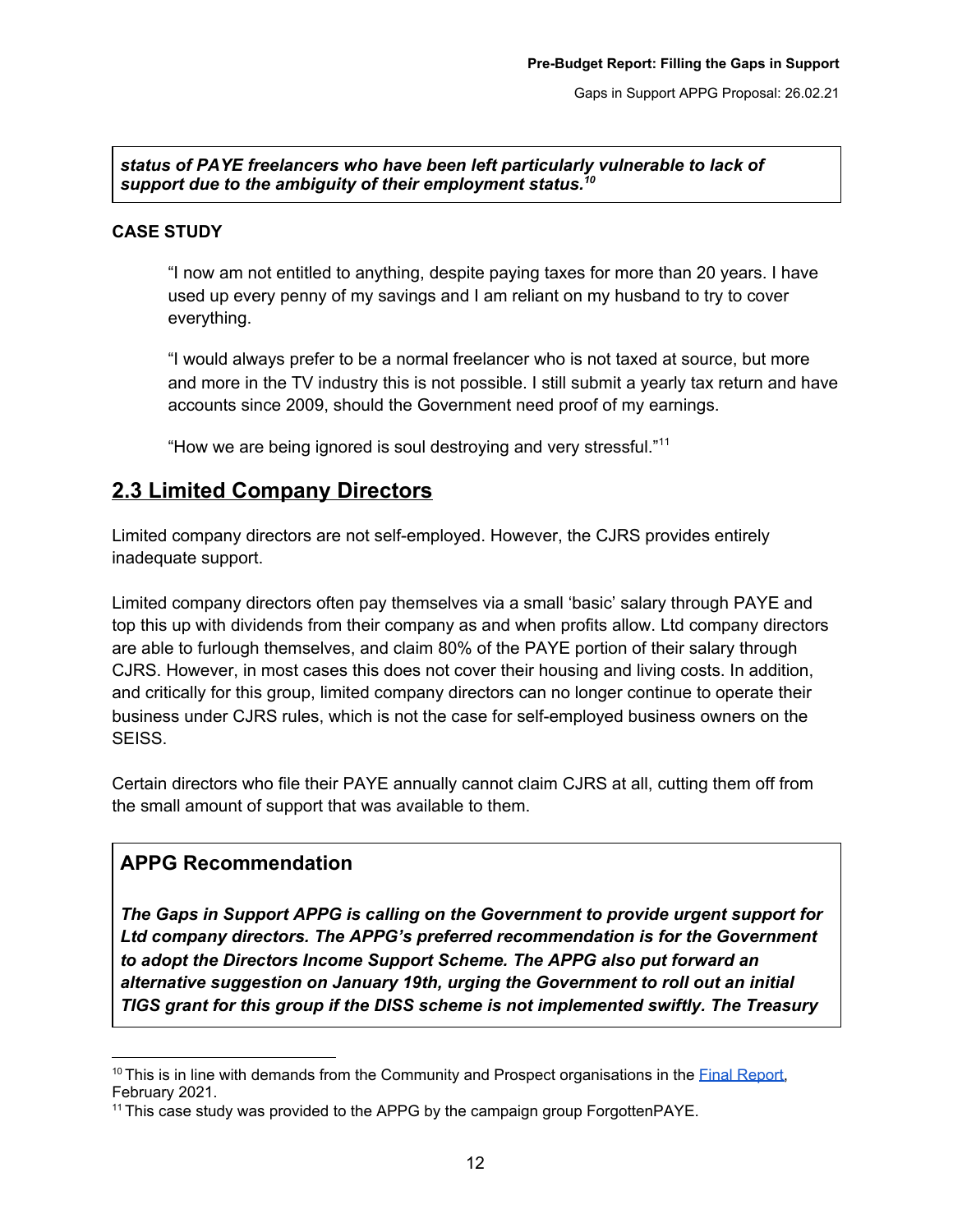*has expressed concerns regarding the fraud risk inherent in the proposed DISS scheme. We therefore ask the Government to issue a number of urgent clarifications:*

- *● Given the proposed DISS does not incorporate a need for dividends to be taken into account, the APPG asks the Treasury to set out the reasons for requiring Ltd company directors to follow a different self-certification method to access income support, to that in use for all other aspects of the tax system, including accessing the Self Employment Income Support Scheme, making a tax return and collecting VAT on behalf of HMRC.*
- *● The APPG asks the Treasury, with reference to proposals for a Directors Income Support Scheme, to provide details of the Government's preferred method of certification to allow micro directors to make eligible claims.*
- *● The APPG asks the Treasury to set out the reasons why accountants are permitted to submit a statement to HMRC as a trusted, independent summary of the income of all other businesses, but such statements by accountants are uniquely not an acceptable, trusted, independent summary of income in relation to micro Ltd companies.*
- *● The APPG asks the Treasury to provide an assessment of the merits of not requiring dividends to be taken into account when calculating levels of COVID-19 income support for directors of small Ltd companies.*

## **CASE STUDY**

The director of a training company, established 21 years ago as a td company in order to be awarded Government contracts, has been without support since the beginning of the pandemic:

"The one director couldn't use the furlough scheme as her accountant processed PAYE annually on the 25th March (and has done for the past 20 years). She sold a car to help pay the bills. This then made her exempt from Universal Credit. She banks at Handelsbanken, which does not do the Bounce Back loan scheme, and other banks have closed applications."<sup>12</sup>

## <span id="page-13-0"></span>**2.4 Maternity, Parental and Adoption Rights**

 $12$  This case study was provided to the APPG by the campaign group ForgottenPAYE.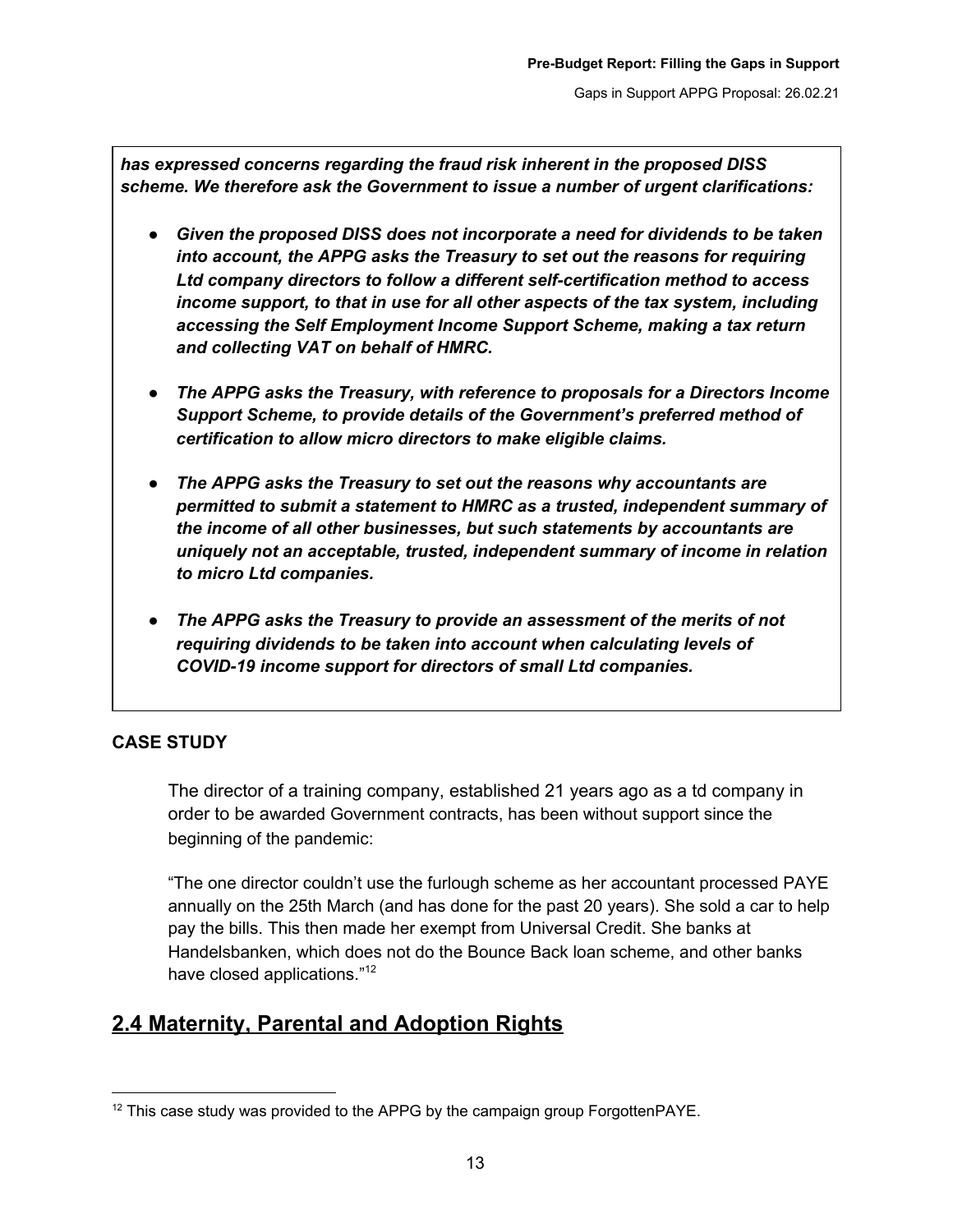There are many pregnant mothers and new parents who have fallen through gaps in the schemes and have gone without meaningful support through no fault of their own – through being pregnant, being on maternity or adoption leave at the wrong time, or through having early-years children.

The Gaps in Support APPG gathered evidence from maternity rights campaigner Bethany Power, Maternity Action, Pregnant Then Screwed and ExcludedUK, along with evidence from the Petitions Committee in its research report 'Maternity Petition Covid-19' dated 06/07/2020 and debated 06/10/2020, which attracted more than 238,000 signatures, alongside a significant amount of other research, case studies and petitions relating to these inquiries.

The APPG has put together proposals<sup>13</sup> to rectify the gaps in support for this category (Maternity, Parental and Adoption Rights; Covid-19) among others.

These proposals are fair and straightforward solutions to amend and fix the gaps in support for affected pregnant mothers and new parents, whilst mitigating risks of fraud. We hope changes are implemented urgently to finally offer support to this group of taxpayers who have thus far faced discrimination with respect to the Government COVID-19 support schemes.

## **APPG Recommendation**

**On Coronavirus Job Retention Scheme (CJRS)**

- *1. Adapt the CJRS scheme to protect pregnant women in the workforce by enabling employers to recover 100 per cent of the cost of a maternity suspension (under health and safety law) of a woman who is 28 weeks pregnant or beyond (or who is pregnant and extremely clinically vulnerable or otherwise medically advised to shield). <sup>14</sup> We also call on the Government to provide further messaging and awareness in relation to the existing provision in law for maternity suspension.*
- *2. Amend the latest CJRS scheme guidance to address the fact that the employer of a woman who was on maternity leave, and on Maternity Allowance rather than Statutory Maternity Pay, throughout the period March 20th to October 30th 2020, will not have submitted a PAYE Real Time Information (RTI) submission, as is required by the guidance relating to the extension of the scheme from 1 November.*

 $13$  These proposals were drafted by APPG co-chair Alison Thewliss MP, Maternity Action, Pregnant Then Screwed, ExcludedUK and maternity rights campaigner Bethany Power

<sup>&</sup>lt;sup>14</sup> Pregnant Then Screwed is calling for this recommendation to be expanded to include women of all gestations until more evidence on the impact of COVID-19 on pregnancy is available.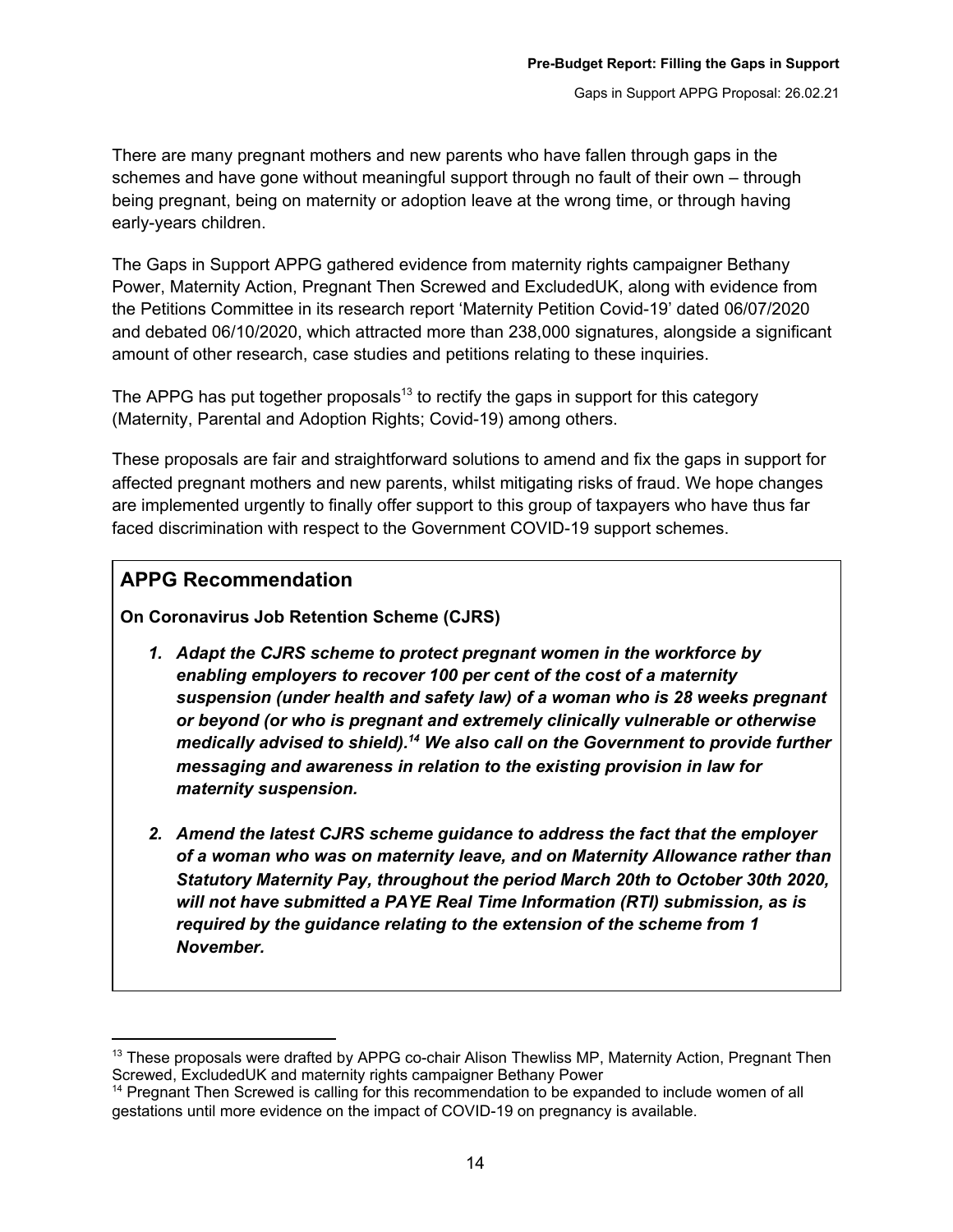*3. The Government should look into providing a system of backdated CJRS payments to new mothers and parents who have been denied furlough by their employers due to insufficient Government guidance.*

**On Self Employed Income Support Scheme (SEISS)**

- *4. Amend the SEISS scheme to disregard periods of maternity, parental or adoption leave during the three-year profits calculation period. The Pregnant Then Screwed group brought a judicial review against the Chancellor for indirect sex discrimination but the challenge was dismissed. It is yet unclear whether it will appeal the judgment. Maternity Action first raised this issue with Treasury ministers in April 2020.*
- *5. Backdate SEISS payments to mothers and parents who have been denied SEISS support, or where this support has been limited as a consequence of being in a period of maternity, parental or adoption leave, whereby calculations for the purposes of SEISS do not accurately reflect pre-Covid income.*
- *6. Pregnant women and new parents who are Ltd company directors have also been disproportionately affected by lack of support. Extending SEISS to Ltd company directors without the hard eligibility criteria that have excluded so many, or implementing Directors Income Support Scheme (DISS) or Targeted Income Grant Scheme (TIGS), would benefit new parents in this situation.*
- *7. Consider support for childminders who are unable to access SEISS. Many of these are migrant workers for whom there is no recourse to public funds.*

**The APPG also calls on the Treasury to address the following issues:**

- *8. Implementing temporary right to shared furlough. The Trades Union Congress (TUC) is calling for this.*
- *9. Extending NHS Exemption Certificates by another 12 months, helping mothers who have been denied postpartum NHS dental care.*
- *10. Reinstating funding which the Government withdrew in January 2021 and continuing to fund nurseries at pre-pandemic registration levels, in order to prevent more closures.*
- *11. Supporting women who have taken unpaid leave due to health and safety concerns or because of home schooling and caring responsibilities, and are seeing their qualification for statutory maternity pay and allowance impacted.*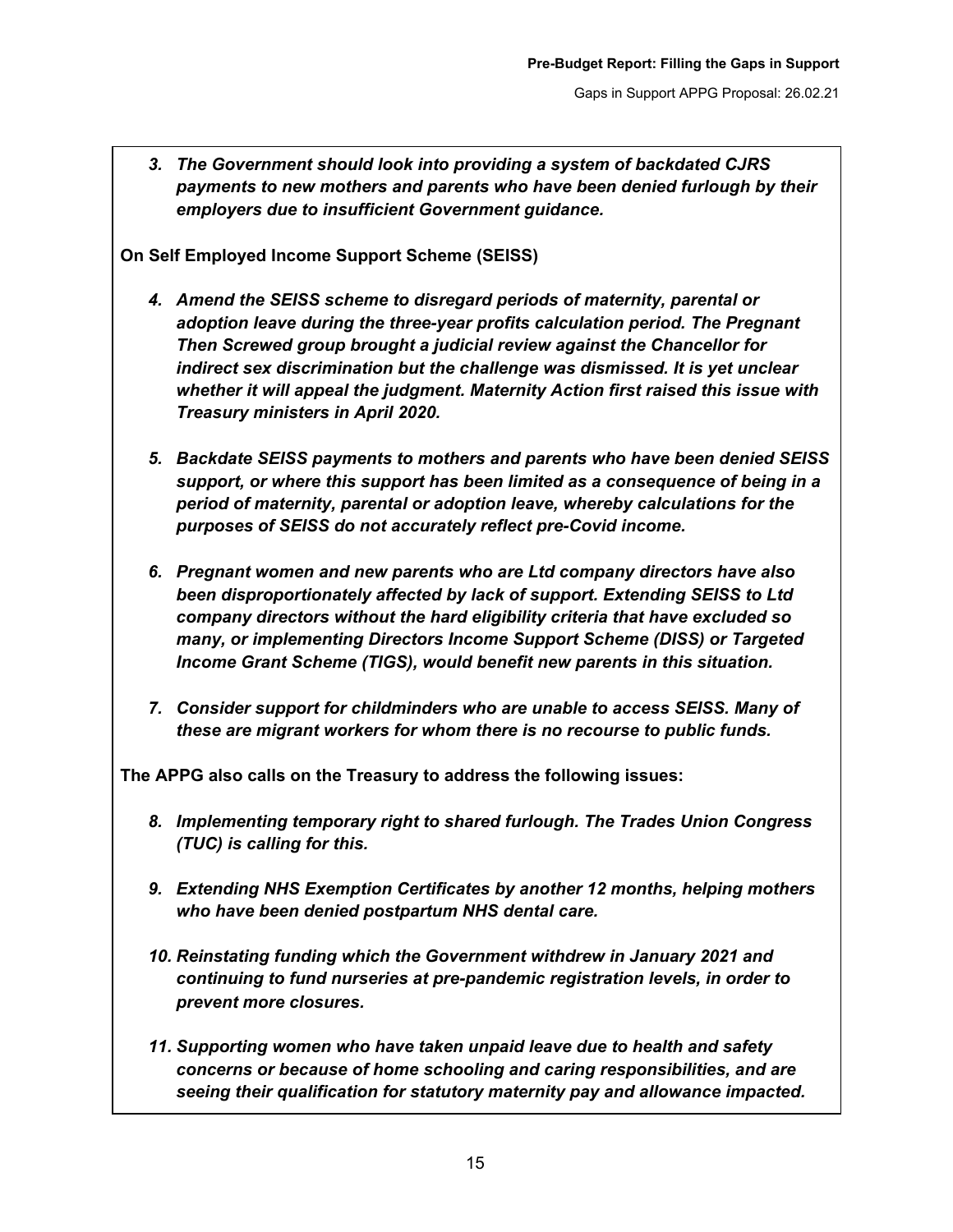## <span id="page-16-0"></span>**2.5 People Denied Furlough**

Some employers denied eligible people furlough for illegal, discriminatory or unjustified reasons; for example, if they were shielding or were zero-hours contract workers.

There is overlap with other identified cohorts. For example, pregnant women have reported being denied furlough or being pressured into taking unpaid leave or Statutory Sick Pay due to their clinically vulnerable status. Working parents have, in cases, been forced by their employer to take unpaid leave to care for their children. PAYE freelancers have regularly been denied furlough due to the brevity of their contracts and their non-employee status.

The denied furlough cohort shares characteristics with 'new starters', whose employers could not furlough them due to inadequate RTI submissions. Speaking at a Gaps in Support APPG oral evidence session, Torrin Wilkins, Director of the Centre Think Tank, said: "There are two main categories of people who have been denied furlough: people whose employer could not furlough them, and those who have been laid off."

A key issue in the administration of the CJRS is that the employee can access support only through an employer. At the APPG oral evidence session, Mr Wilkins said: "The biggest issue for those who've been denied furlough is that, to get on to the furlough system, you must apply through an employer." At the same session, Rachel Flower from Excluded UK reiterated that this was the system's "fatal flaw".

Many in this cohort have turned to existing governmental support, particularly Universal Credit. However, this has often proved inadequate. Those who left employment for childcare or health reasons are deemed as leaving employment voluntarily and face a 12-week wait for Universal Credit. Those who did not receive a P45 form from their employer have struggled to access Universal Credit. Those with savings, or partners in work, have had limited access to Universal Credit. In a live evidence session on February 23rd 2021, Nicola Cromwell, from the Denied Furlough group, told the APPG that the Universal Credit programme is "not fit for purpose".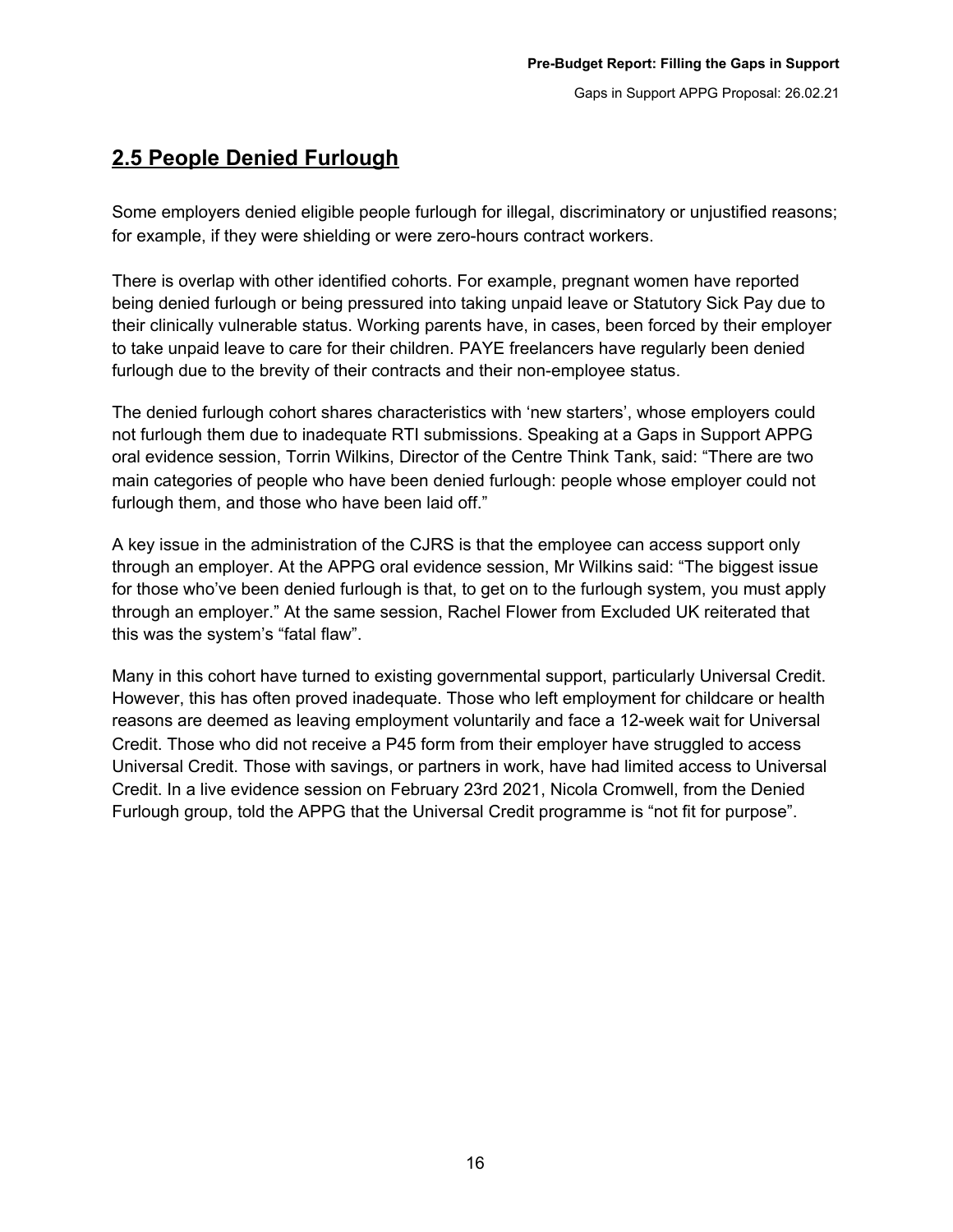## **APPG Recommendation**

*We urge the Government to urgently look into providing a fraud-resistant and easily automated service to allow workers who are eligible, but unable to claim support, to make a claim directly to HMRC for the total amount of furlough and/or total income owed to them.*

*The APPG recommends both adjusting the policy of the CJRS to allow employees to access the scheme directly without requiring an employer. The APPG calls for backdated financial support, equal to the amount the cohort would have been entitled to if they had been granted furlough by their employer. We encourage the Government to investigate any and all policy proposals which would provide this cohort parity of support. 15*

*The APPG is also calling on the Government to work with various Government departments such as the Department for Business, Energy and Industrial Strategy, to improve guidance for employers about furloughing employees, to avoid misapplication of the scheme.*

## <span id="page-17-0"></span>**2.6 Business Owners With More Than £50,000 In Trading Profits**

In order to be eligible for SEISS, trading profits must be £50,000 or less per annum, but more than nil.

It could be argued that this group should not need financial support but, due to the cliff edge, someone with profits of £50,000 can receive significant support, whereas someone with £50,001 receives nothing.

There is also an inconsistency with the Coronavirus Job Retention Scheme, which has no such cap.<sup>16</sup> A high-income employee can be furloughed and receive £2,500 per month, or £7,500 per quarter, whilst the equivalent self-employed person receives no support.

Contrary to the Government's assumptions, many in this cohort cannot survive without financial support.

<sup>&</sup>lt;sup>15</sup>An example of a policy proposal the APPG calls on the Government to consider is the recent draft white paper by the Centre Think Tank, which outlines how employees could apply directly for CJRS, rather than needing the employer to apply, and allowing this cohort, and others, to access backdated CJRS financial support. Torrin Wilkins, ['Expanding](https://centrethinktank.files.wordpress.com/2021/01/expanding-furlough-4.pdf) Furlough: Including more people in SEISS and CJRS' 21 January 2021.

<sup>&</sup>lt;sup>16</sup> Government Guidance, Claim for wages through the [Coronavirus](https://www.gov.uk/guidance/claim-for-wages-through-the-coronavirus-job-retention-scheme) Job Retention Scheme, 20 April 2020.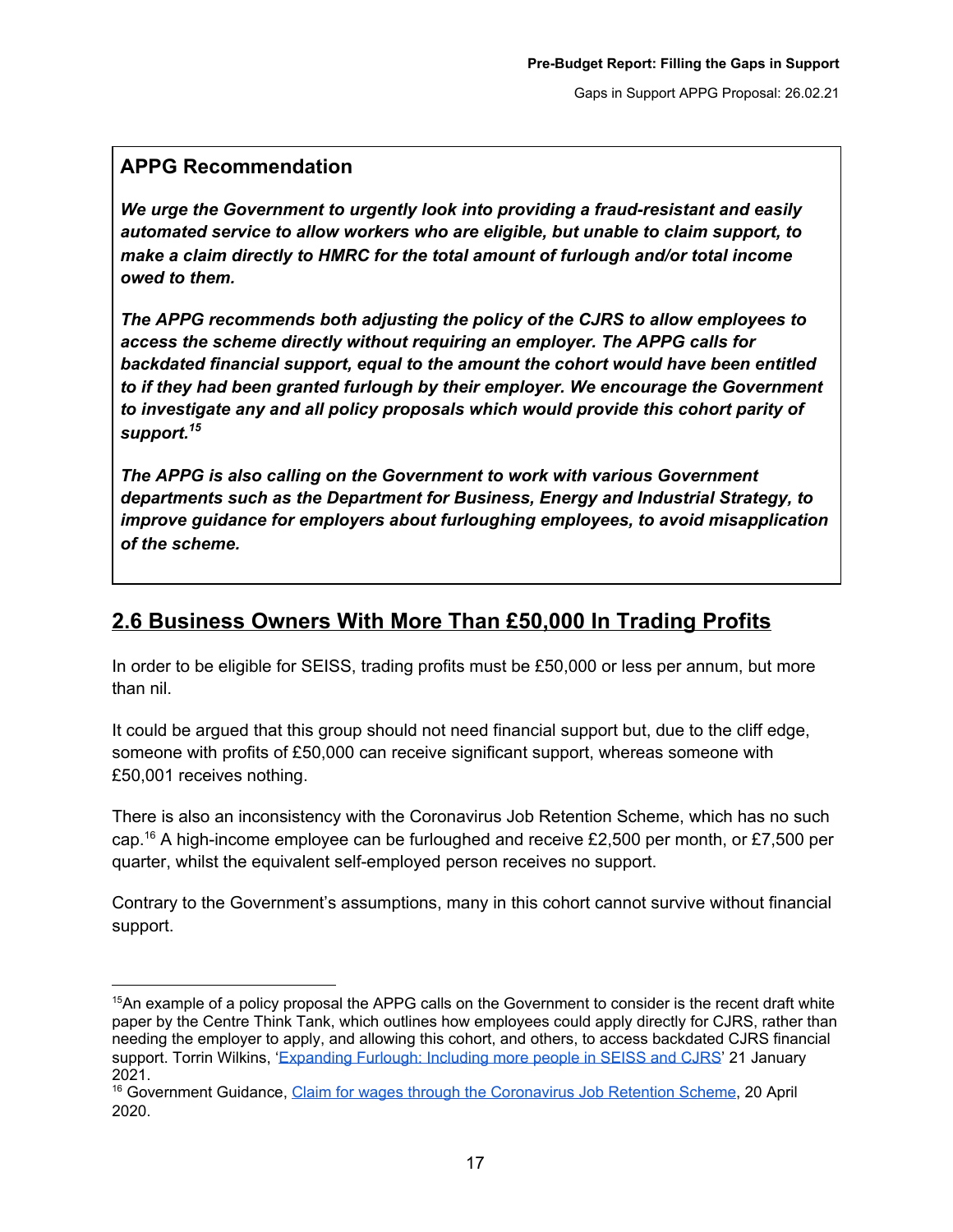## **APPG Recommendation**

*The Gaps in Support APPG is calling on the Government to tackle this cliff-edge by removing the £50,000 ceiling on SEISS completely so that it is in line with the CJRS policy and is irrespective of level of profits. This group should either be elected to the fourth SEISS grant or provided with a TIGS grant of £7,500.*

#### **CASE STUDY**

"A photographer earning just over £50,000, with two adopted children, cannot work due to homeschooling, and is now resorting to using a food bank and borrowing clothes from friends for his children." 17

## <span id="page-18-0"></span>**2.7 Taxpayers Excluded By The 50% Rule**

To be eligible for SEISS, one of the conditions is that your trading profits from self- employment must be equal to or more than your non-trading income. This excludes those who rely mainly on another source of income such as a pension, but do a small amount of self-employed work to make ends meet.

This is the amount recorded as "total income received" on the tax calculation, less trading income. HMRC works out the non-trading income by adding together all your:

- Income from earnings
- Property income
- Dividends
- Savings income
- Pension income
- Overseas income
- Miscellaneous income including taxable, for example:

o Social security income

- o Bereavement Allowance or Carer's Allowance
- o Redundancy Payments

However, Maternity Allowance does not impact eligibility for SEISS.

 $17$  This case study was provided to the APPG by the campaign group ExcludedUK.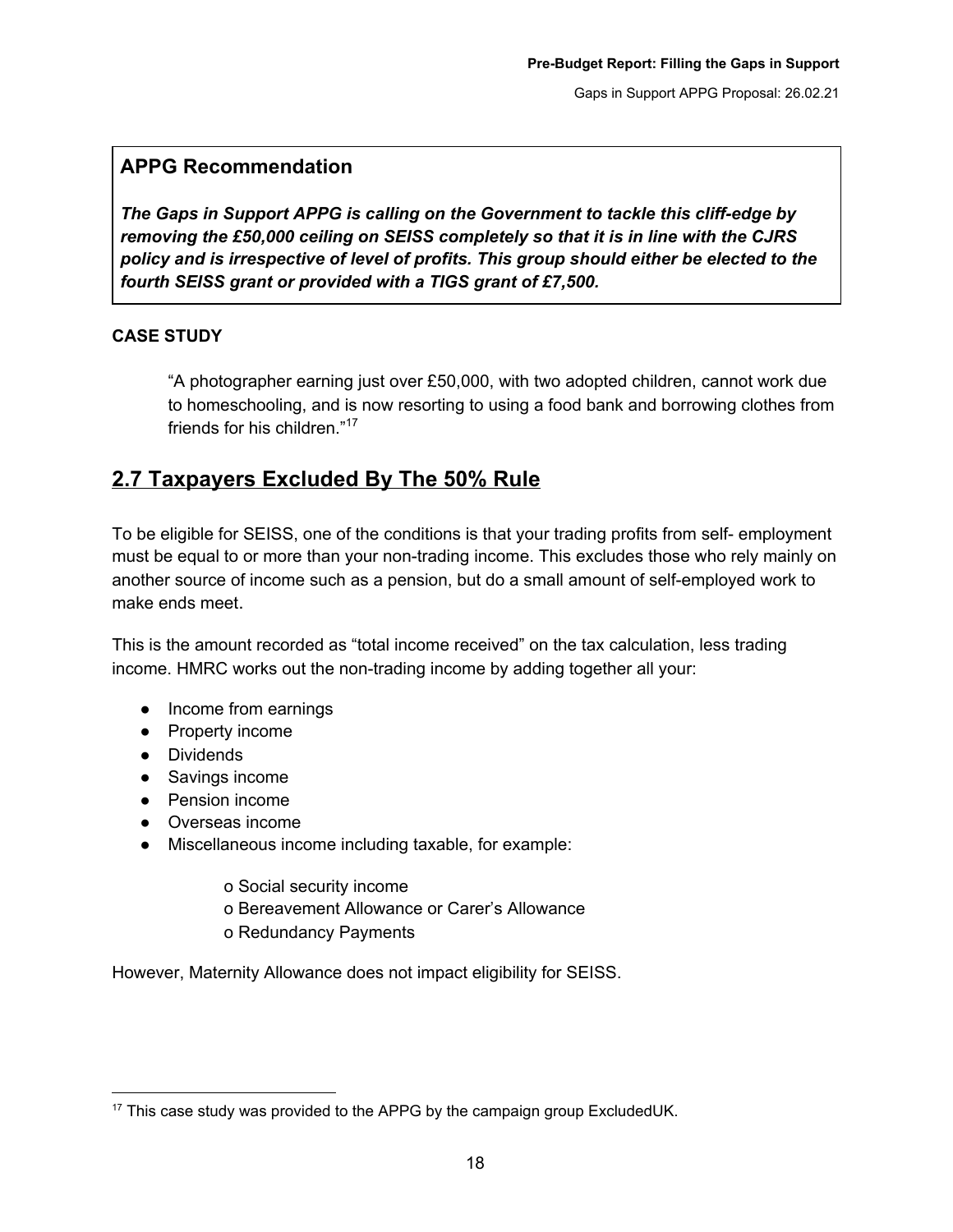According to the Institute for Fiscal Studies (IFS)<sup>18</sup>, more than half of the 50% Rule group<sup>19</sup> have a personal income below £25,000 per year. Therefore, extending SEISS to include this group would target many people on low and moderate incomes. Under the Targeted Income Grant Scheme (TIGS), it is recommended that eligibility should be extended where both trading profits and non-trading earnings are combined to a total income of less than £50,000.

Around 45% of the ineligible group are made up of women who have a combined income. This is compared with only 35% of women who have more than 50% of their income from self-employment. The profits per year for half the group are in the region of £5,000 per year, so extending SEISS to this group would also mean the average payments would be quite low.

The official statistics for SEISS for January 2021 state that 86%, or 1.4million people, are ineligible for SEISS because of the 50% Rule.<sup>20</sup>

A report from the House of Commons Treasury Committee, published on February 15th 2021, calls on the Government to reconsider the 50% Rule.

The report cites Richard Wild, Head of Tax Technical Team, Chartered Institute of Taxation (CIOT), who notes those combining their pension payment with a small amount of self-employed work are excluded, which seems "particularly unfair".<sup>21</sup>

The report echoes the APPG's concerns that many excluded by this rule would not have recourse to CJRS, and this eligibility criterion should be reconsidered. The report also notes these issues were raised in a previous report.

A Briefing Note by the Institute for Fiscal Studies (IFS) was raised by this report, which showed members of this excluded cohort were often low-income, and a higher proportion of them were women compared with others who were included by SEISS.<sup>22</sup>

<sup>&</sup>lt;sup>18</sup> Jonathan Cribb, Isaac Delestre and Paul Johnson, Who is excluded from the [government's](https://www.ifs.org.uk/publications/15276) Self [Employment](https://www.ifs.org.uk/publications/15276) Income Support Scheme and what could the government do about it?[,](https://www.ifs.org.uk/publications/15276) Institute of Fiscal Studies Briefing Note 316, 27 January 2021.

 $19$  The 50/50 rule states that where an individual has trading profits less than non-trading profits (for example, income from employment or investment income), they are ineligible for SEISS.

<sup>&</sup>lt;sup>20</sup> Official Statistics - Self-Employment Income Support Scheme statistics: January 2021 - Published 28 January 2021

<sup>&</sup>lt;sup>21</sup> House of Commons Treasury Select Committee, Economic impact of coronavirus: gaps in support and economic analysis, 15 February, 2021.

<sup>&</sup>lt;sup>22</sup> Jonathan Cribb, Isaac Delestre and Paul Johnson, Who is excluded from the [government's](https://www.ifs.org.uk/publications/15276) Self [Employment](https://www.ifs.org.uk/publications/15276) Income Support Scheme and what could the government do about it?[,](https://www.ifs.org.uk/publications/15276) Institute of Fiscal Studies Briefing Note 316, 27 January 2021.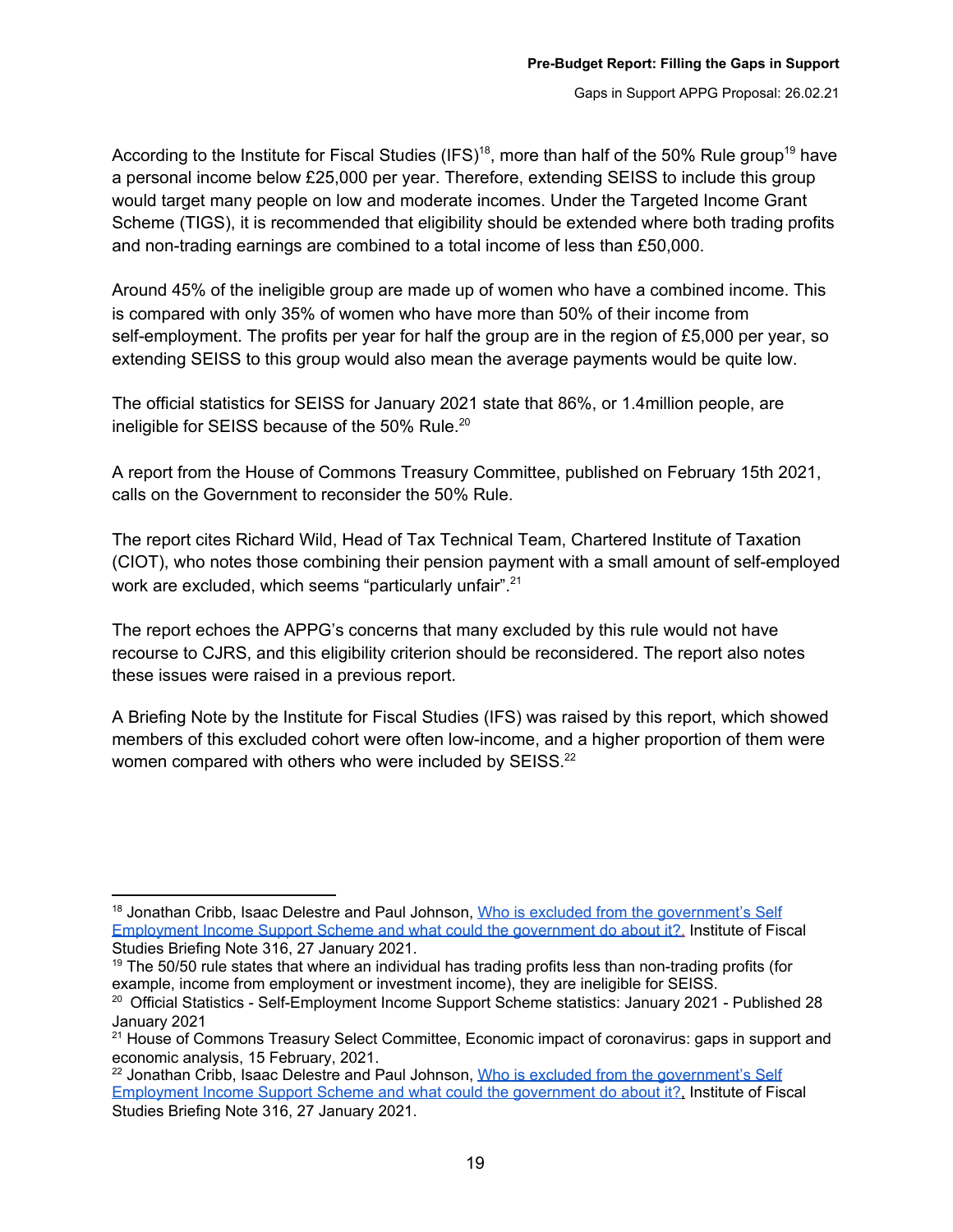## **APPG Recommendation**

*As an urgent stop-gap, the Gaps in Support APPG urges the Government to elect those excluded by the 50% Rule to the fourth SEISS grant, or provide a TIGS grant of £7,500.*

*For those who fall below the 50% of self-employed income threshold to qualify for SEISS, the APPG also urges the Treasury and HMRC to take into account all income, PAYE and turnover through self-employment to give a more accurate picture of earnings, and base the 80% grant payment on this total amount.*

*Ideally, the government would provide an equal total amount of backdated support as those included in the SEISS since the beginning of the pandemic.*

## <span id="page-20-0"></span>**2.8 Newly Employed**

This cohort includes people who were due to start new employment, or had just started new employment, before the Government's CJRS cut-off date (initially February 28th 2020, later moved to March 19th 2020). For a variety of reasons, their Real Time Information submission was not received by HMRC.

These people therefore cannot be placed on furlough. In some cases, PAYE may not have been filed in time for newly employed staff. In others, companies file their PAYE annually in April, and therefore missed the cut-off date.

We urge the Government to urgently look into providing a fraud-resistant and easily automated service to allow workers eligible, but unable to claim support, to make a claim directly to HMRC for the total amount of furlough and/or total income owed to them.

## **APPG Recommendation**

*We urge the Government to urgently provide a fraud-resistant and easily automated service to allow newly employed workers who are eligible, but unable to claim support, to make a claim for support directly to HMRC.*

*The government should look into expanding access to furlough by accepting alternative forms of evidence that can demonstrate an individual's employment, such as a signed contract of employment. 23*

<sup>&</sup>lt;sup>23</sup> This recommendation was called for in the Treasury Select Committee's 10th June 2020 Report on Gaps in Support: <https://committees.parliament.uk/publications/1446/documents/13238/default/>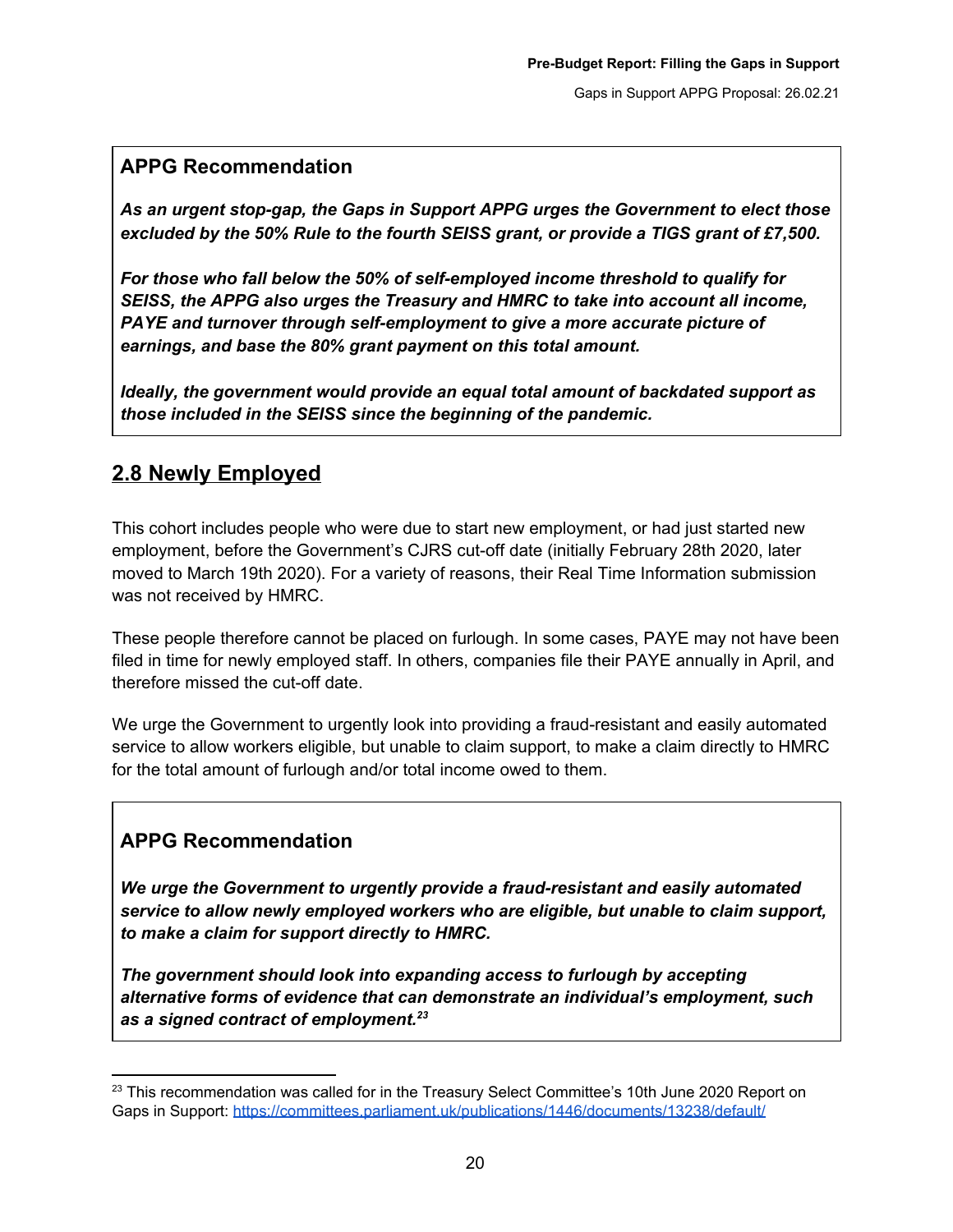*We also encourage the Government to investigate any and all policy proposals which would provide this vulnerable cohort with support. 24*

*The APPG calls on the government to find the means to provide backdated support for this group, equal to the amount this cohort would have received if they had been detected in an RTI submission or correctly placed on the CJRS.*

<sup>&</sup>lt;sup>24</sup> An example of a policy proposal the APPG calls on the Government to consider is the recent draft white paper by the Centre Think Tank, which outlines how employees could apply directly for CJRS, rather than needing the employer to apply, and allowing this cohort, and others, to access backdated CJRS financial support. Torrin Wilkins, ['Expanding](https://centrethinktank.files.wordpress.com/2021/01/expanding-furlough-4.pdf) Furlough: Including more people in SEISS and CJRS' 21 January 2021.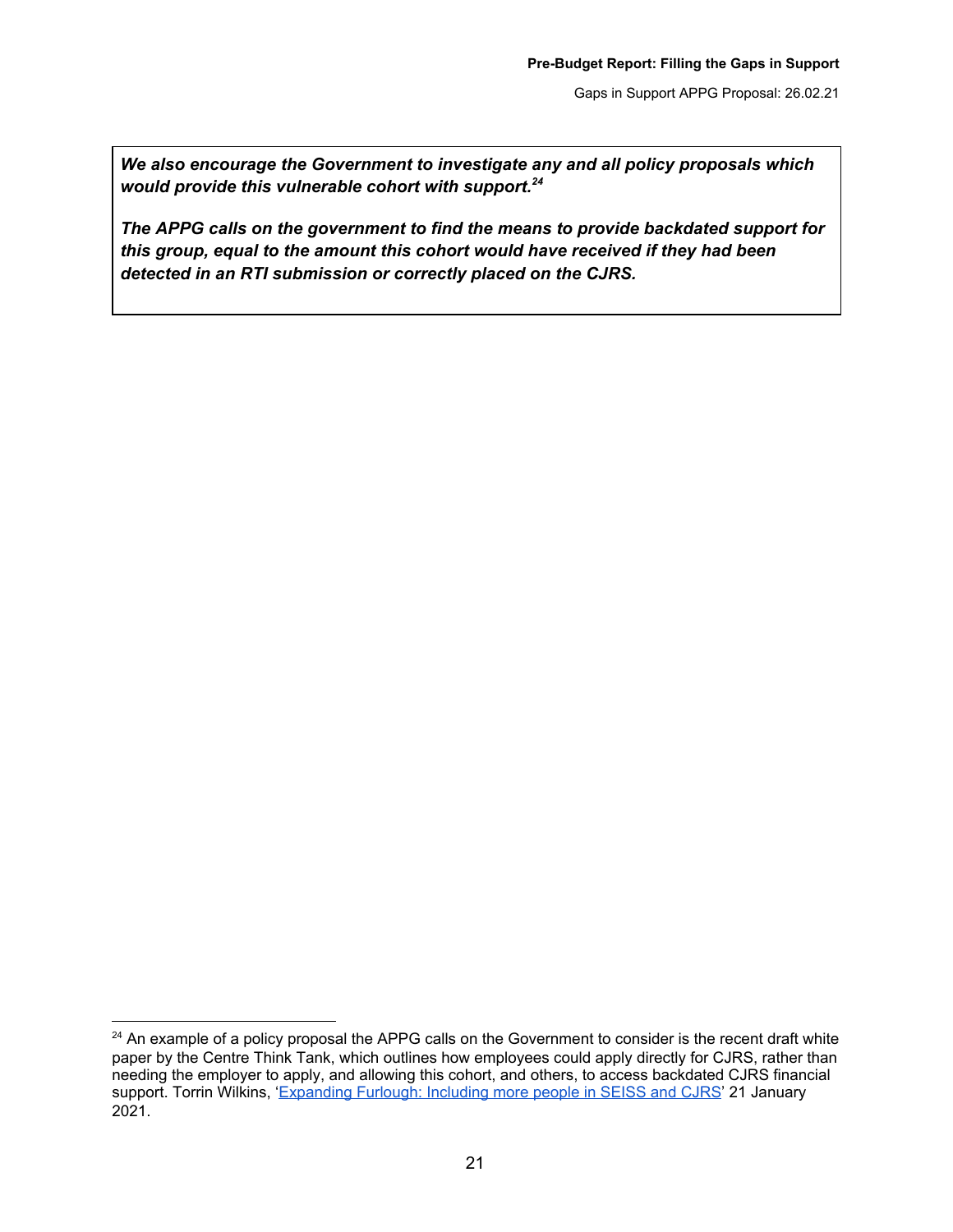# <span id="page-22-0"></span>PART 3: APPG PROPOSALS

Various policy solutions have been put to the Treasury by members of the APPG, aimed at supporting various clusters of UK taxpayers who have been left without support during the pandemic.

## <span id="page-22-1"></span>**3.1 Targeted Income Grant Scheme (TIGS)**

The Targeted Income Grant Scheme (TIGS) is designed to be a targeted solution for specifically identified groups that have been excluded from meaningful Government support. The TIGS scheme – drafted by Rebecca Seeley Harris, former Senior Policy Advisor to the Treasury's Office of Tax Simplification – has been presented to the Treasury by the APPG, with the aim of sealing major gaps in the Government's COVID-19 financial support package. The scheme is under active consideration by the Treasury.

These targeted grants from £3,500 to £7,500 would be easy to administer, fraud-resistant and offer long-term economic benefits.

For some groups, TIGS is a secondary avenue, for when other options are exhausted. For others, it is the only policy the APPG so far recommends. A few groups are not covered by TIGS, including those under-supported on the basis of parental leave and those denied furlough by their employer.

The APPG recognises TIGS does not represent parity, nor does it offer calculated backdated support. But it offers a stopgap for the vast majority of the people who have been without support for almost a year.

## **How many people would be included in TIGS?**

If implemented by the Government, this cross-party plan could support up to 2.9million UK taxpayers who have so far been excluded from meaningful COVID-19 financial support.

The total number of self-employed people in the UK is approximately 5million, and 3.4million of those have claimed SEISS. So there are 1.6million self-employed people currently excluded from SEISS. There are, additionally, other excluded groups that are not technically self-employed in the way HMRC would define them, that add to the 3million-plus estimated total.

The 2.93 million figure covers five cohorts of people who have been excluded from support to date: **the newly-self employed, PAYE freelancers, Ltd company directors, plus those excluded by the 50% Rule and those with more than £50,000 trading profits unable to access SEISS.**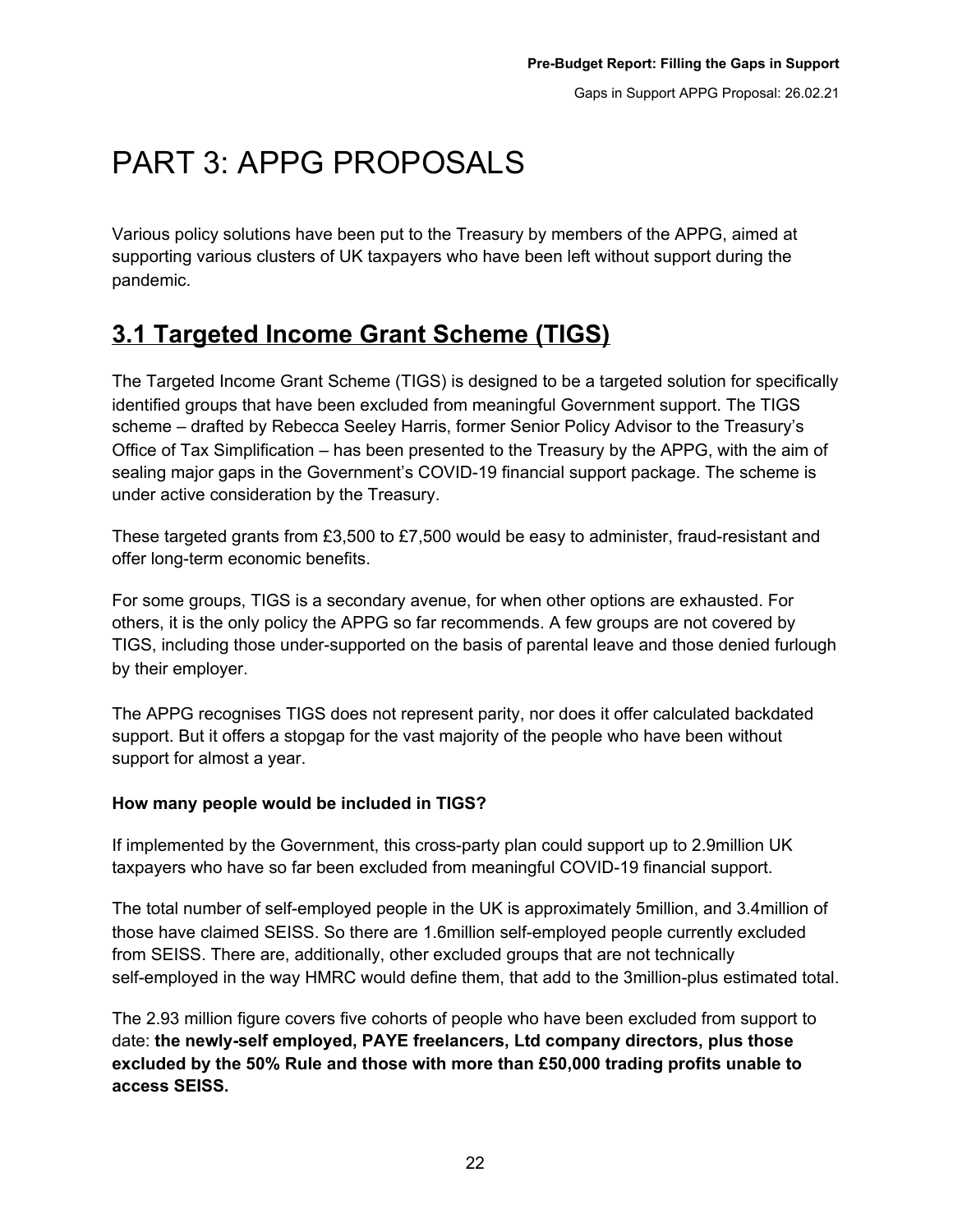For most cohorts, the APPG offers the Government two means of granting financial assistance: inclusion in the fourth round of SEISS grants, or a bespoke one-off TIGS grant.

#### **What would the overall cost be?**

These targeted grants, from £3,500 to £7,500, would be easy to administer, fraud-resistant and offer long-term economic benefits. The grant options are based on precedent. The £3,500 grant option matches the Northern Ireland scheme for the newly self-employed; the £7,500 for PAYE freelancers, Ltd company directors and those excluded by the 50% Rule is in line with the grant cap on SEISS.

The table below summarises the proposed TIGS grant values, alongside the more comprehensive policy options the APPG has recommended to the Government.

| <b>Cohort</b>                                 | <b>Population size</b>                        | <b>Claim Rate</b><br>(estimated) $^{25}$ | <b>Policy Option</b>                                                               | Cost<br>(TIGS grant<br>option) |
|-----------------------------------------------|-----------------------------------------------|------------------------------------------|------------------------------------------------------------------------------------|--------------------------------|
| <b>Newly</b><br>self-employed                 | 151,000                                       | 80,000                                   | 4 <sup>th</sup> SEISS grant or<br>a)<br>a TIGS grant of £3,500 <sup>26</sup><br>b) | £280 million                   |
| <b>PAYE</b><br>freelancers                    | 165,000                                       | 95,000                                   | 4 <sup>th</sup> grant for SEISS or<br>a)<br>a TIGS grant of £7,500<br>b)           | £712.5 million                 |
| Ltd co<br>directors                           | 1.157 $m$ illion <sup>27</sup><br>$(946k-2m)$ | 607,000                                  | Directors Income Support<br>a)<br>Scheme (DISS) or<br>a TIGS grant of £7,500<br>b) | £4.55 billion                  |
| 50/50 trading<br>and<br>non-trading<br>income | 1.271 million                                 | 667,000                                  | The 4th SEISS grant or<br>a)<br>a TIGS grant of £7,500<br>b)                       | £5 billion                     |
| $>$ £50,000+<br>trading profits               | 200,000                                       | 105,000                                  | The 4th SEISS grant or<br>a)<br>a TIGS grant of £7,500<br>b)                       | £787.5 million                 |
|                                               | TOTAL 2.94m                                   | <b>TOTAL 1.55m</b>                       |                                                                                    | TOTAL £11.3bn                  |

#### **Table 1. Summary of TIGS groups and grant values**

 $25$  This is the adjusted figure minus 30% eligibility and 75% of people who claim.

 $^{26}$  The scheme in Northern Ireland for the newly self-employed is a one-off grant of [£3,500.](https://www.nibusinessinfo.co.uk/content/newly-self-employed-support-scheme)

 $27$  There are between 946,000 and 2million small companies with directors and it depends on whether the DISS or TIGS grant is adopted as to how many are helped. The numbers are based on the micro-entities bracket.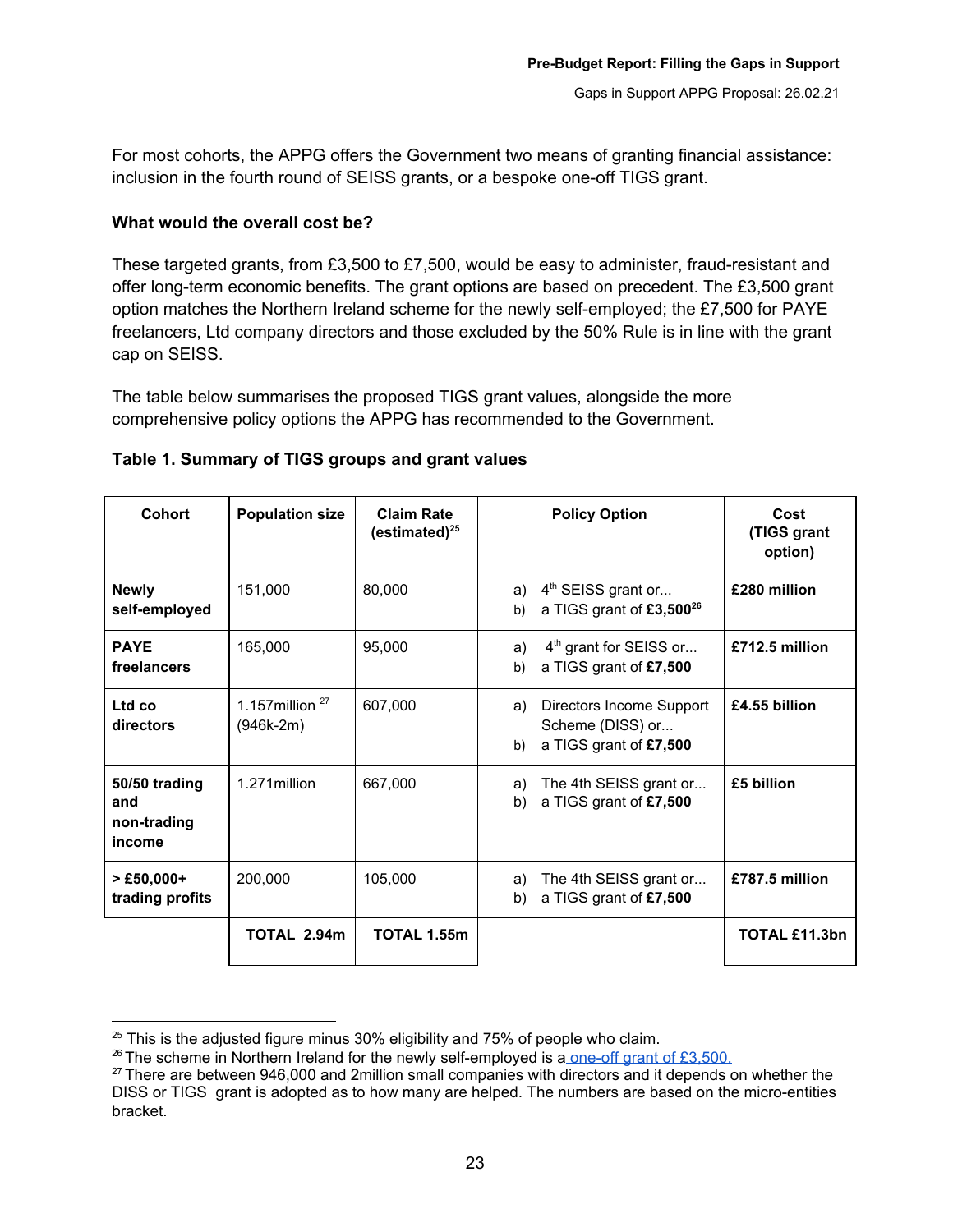## <span id="page-24-0"></span>**3.1.1 Newly Self-Employed**

## **Costing/Numbers**

The ONS estimates 3% of self-employed people have been self-employed only since after the end of the tax year ending 2019.<sup>28</sup> That totals 151,000 people.

It is likely that the population of 151,000 will reduce due to not being eligible; it may also reduce further, by those people who do not make a claim. In SEISS, the reduction was approximately 30% who were ineligible and a further 75% who made a claim. <sup>29</sup> Thus, the likely figure of eligible claimants for TIGs amongst the newly self-employed would be **79,275 people.**

It is recommended that the grant be **£3,500. 30**

Approximately 80,000 new starters claiming £3,500 would put the cost of the scheme at **£280million.**

## **Eligibility criteria**

- 1 year's trading from April 2019 to April 2020
- From a trade or profession
- Self-assessment to have been submitted by January 31st 2021
- Temporarily unable to trade or currently trading but impacted by reduced demand due to the COVID-19 pandemic
- Impacted by a decline in trading profits as a result of the COVID pandemic
- Still trading and have an intention to continue trading
- 2019/20 trading profits less than £50,000
- Partnership profits partner's share is less than  $£50,000$
- Provide a Unique Taxpayer Reference (UTR)

## **Not eligible**

- Commenced trading after April 5th 2020
- Already in receipt of SEISS
- Is a Ltd company
- State aid
- Failing to comply with a COVID Prohibition Notice
- Received a fine for a COVID offence

<sup>&</sup>lt;sup>28</sup> ONS, Coronavirus and [self-employment](https://www.ons.gov.uk/employmentandlabourmarket/peopleinwork/employmentandemployeetypes/articles/coronavirusandselfemploymentintheuk/2020-04-24) in the UK, April 2020 CSE UK 2020.

<sup>&</sup>lt;sup>29</sup> ONS, Coronavirus and [self-employment](https://www.ons.gov.uk/employmentandlabourmarket/peopleinwork/employmentandemployeetypes/articles/coronavirusandselfemploymentintheuk/2020-04-24) in the UK, April 2020 CSE UK 2020.

 $30$  The scheme in Northern Ireland for the newly self-employed is a grant of [£3,500.](https://www.nibusinessinfo.co.uk/content/newly-self-employed-support-scheme)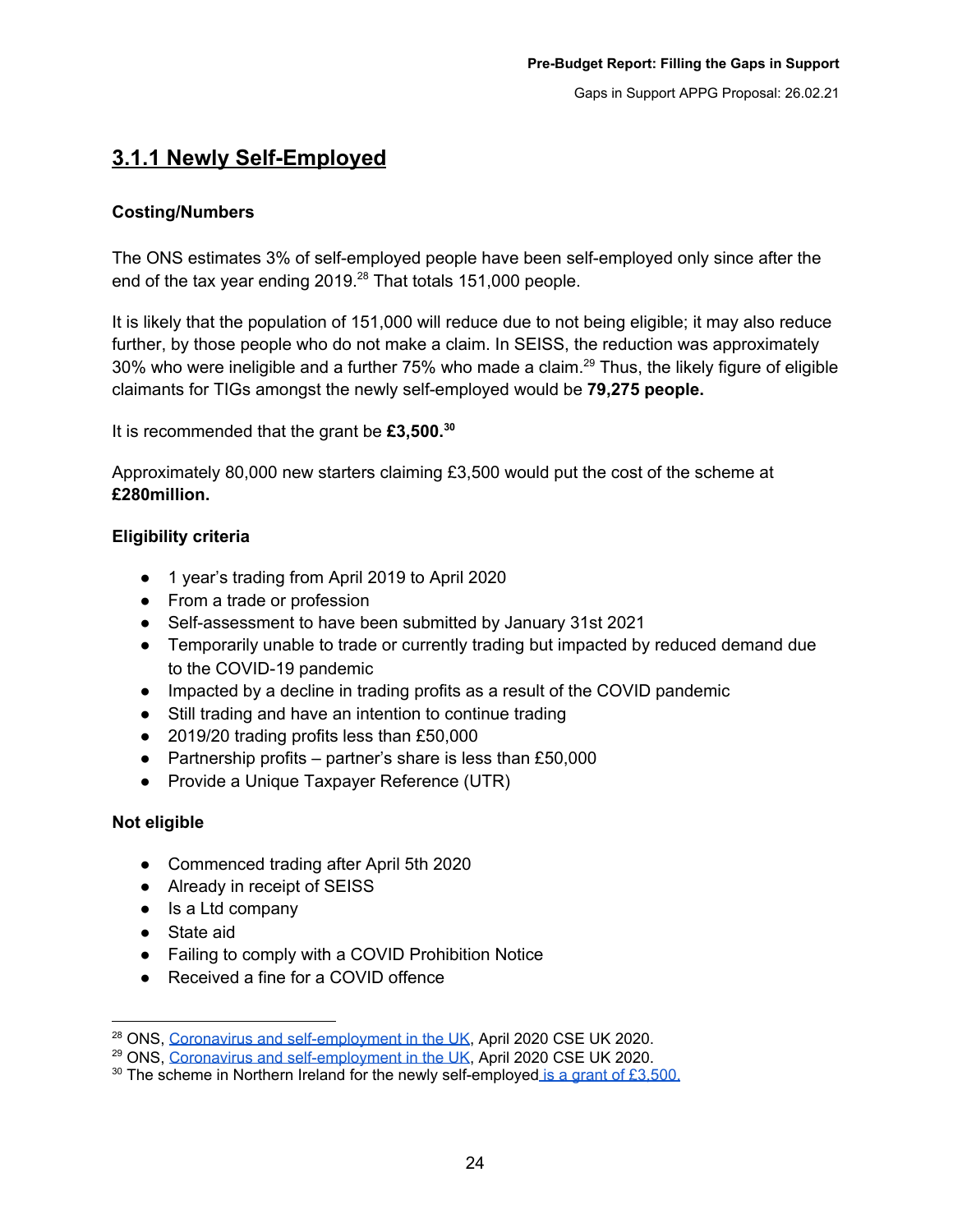## **Alternative Solution(s)**

By January 31st 2021, those who were newly self-employed for the tax year 2019-20 should have submitted their first self-assessment. Although this will be for only one year's trading, it does give HMRC some valid data, allowing it to provide some support without an inherent risk of fraud.

The House of Commons Treasury Committee cited Caroline Miskin, Manager, Tax Practitioner Support, Institute of Chartered Accountants of England and Wales (ICAEW), explaining that "in principle [...] there is no reason why the 2019–20 tax returns should not be taken into account when determining the conditions and eligibility for the fourth grant" of the SEISS for the newly self-employed.

However, without sufficient evidence of trading profits, which is common in most new businesses, the SEISS calculation may be insufficient to support this cohort. Therefore, the TIGS is the recommended means of financial support by the APPG for this cohort.

## <span id="page-25-0"></span>**3.1.2 PAYE Freelancers**

## **Policy Principles**

The policy is based on the PAYE freelancer not being able to claim support from SEISS because of the 50% Rule, and not being eligible for furlough under the CJRS. Their issues are further compounded by the fact that they have no employment rights, and are more vulnerable to being denied furlough by their employer.

It may be possible to assess them on the basis of either their total income from PAYE or combining their trading and non-trading income, as this makes up their total income in any case. If this total PAYE or combined income is below the current SEISS limit of £50,000, then they should be able to make a claim on that basis. The self-assessment tax return will include returns for both employment and self-employment for that individual.

## **Numbers and Costing**

The June 2020 Treasury Select Committee report quoted the ONS estimate that 15.6% of self-employed people categorised themselves as "freelance" or "agency". Therefore, among the more than five million self-employed, the Committee estimated 780,000 people could be "freelancers". 31

However, respondents to the ONS survey are self-reporting as freelancers under the self-employed category, so this figure would exclude those who are paid via PAYE. It may be that this cohort is defined as "agency workers" in ONS statistics, as they are paid on-payroll.

<sup>&</sup>lt;sup>31</sup> Office of National Statistics, Annual [Population](https://www.nomisweb.co.uk/articles/1167.aspx) Survey, 2019.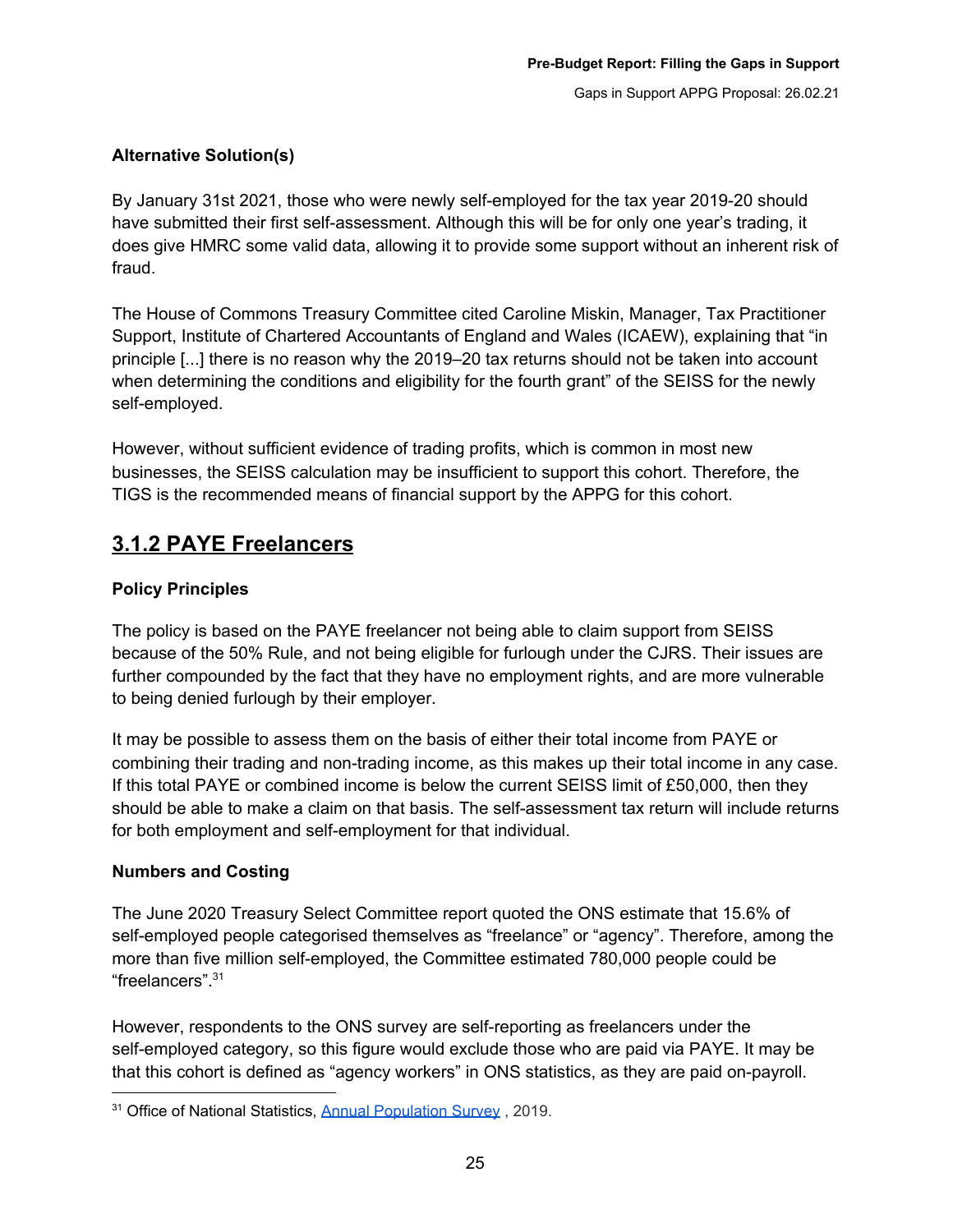Agency workers make up 3.3% of the 5million, thus 165,000 people. However, PAYE freelancers includes workers paid on-payroll directly by the employer, who would not be categorised as "agency workers".

Therefore, there is no accurate data on the number of PAYE Freelancers in the UK. However, TIGS architect Rebecca Seeley Harris has spoken with industry bodies who confirm the "agency workers" number of 165,000 people is "a good estimate".

It is likely that the population of 165,000 will reduce due to eligibility criteria outlined below. The figure may also be reduced further by those people who do not make a claim. In SEISS, the reduction was approximately 30% who were ineligible and a further 75% who made a claim. That puts the likely figure of PAYE freelancer TIGS claimants at **95,000**, accounting for a 10% error of margin**.**

It is recommended that the grant be based on either

- (a) The fourth grant for SEISS; or
- (b) a grant of £7,500 (this is based on the maximum claim under the SEISS grant).

This means approximately 95,000 PAYE freelancers claiming either £2,500 for 3 months under SEISS, or £7,500 in a one-off grant which would cost **£712.5 million.**

## **Eligibility criteria**

- Combined trading profits less than £50,000
- Submitted a self-assessment tax return including both trading and non-trading income
- Temporarily unable to trade or currently trading but impacted by reduced demand due to the COVID-19 pandemic
- Still trading and have an intention to continue trading
- Provide a Unique Taxpayer Reference (UTR)

#### **Not eligible**

- Already in receipt of SEISS
- Received or is receiving CJRS
- Is a limited company
- State aid
- Failing to comply with a Covid-19 Prohibition Notice
- Received a fine for a Covid-related offence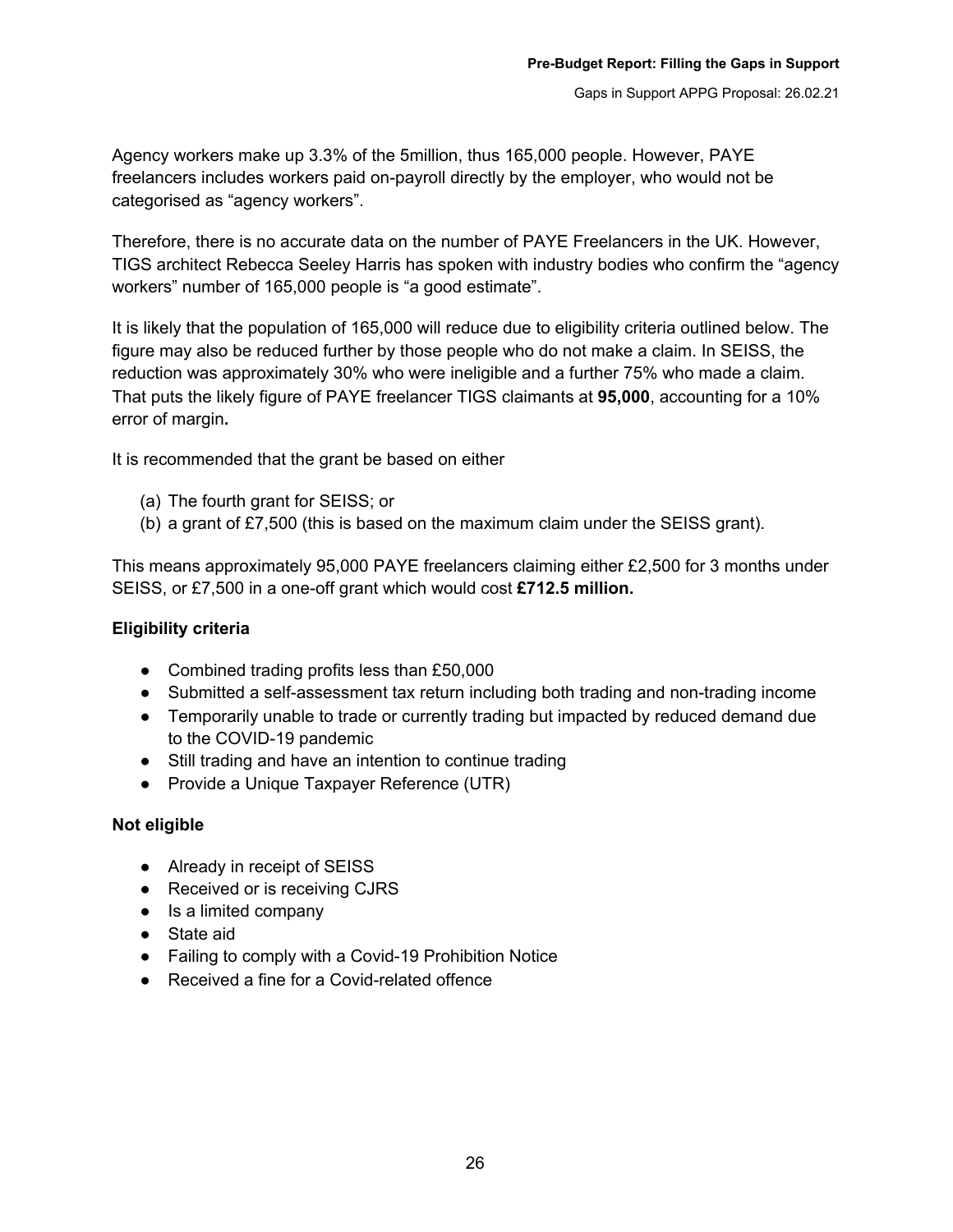## **Alternative Solution(s)**

## **Refused furlough**

Some PAYE freelancers fall into the category of those who have been refused furlough by their employers. PAYE freelancers are particularly vulnerable to maltreatment as they are not employees, and do not have recourse to employee protections. For example, in March 2020, Bectu found 47% of PAYE freelancers in the union were not employed on 1 March and did not expect to be eligible for support through the CJRS. $32$ 

For this reason, the APPG recommends the Government pursues a variety of solutions (see 2.2) to fix this gap in support, as well as investigating the employee rights of PAYE freelancers and short contract workers. For example, this may include an appeals process to the Government against employers who refuse furlough, or a flat-rate taxable grant to all people, employees or PAYE freelancers, who have been excluded due to zero-hour contract working.

## <span id="page-27-0"></span>**3.1.3 Limited Company Directors**

## **Numbers and Costing**

Rebecca Seeley Harris calculates the number of Ltd company directors through the number of micro-entities, as reported in the Government's October review of SEISS statistics.<sup>33</sup> While these figures represent the best estimate based on the available data, they should not be seen as definitive.

It is likely that the population of 1.57million micro-entities will reduce due to not being eligible. It may also reduce further by those people who do not make a claim. In SEISS, the reduction was approximately 30% who were ineligible and a further 75% who made a claim.

## 607,000 x £7,500 = **£4.55billion (TIGS grant)**

## **Eligibility criteria**

- One directorship per person
- Person of Significant Control (PSC) only individuals can apply
- Must actively work in the company
- Total projected trading profits for 2020-21 less than £50,000
- 50% of total income from trading income
- Temporarily unable to trade or currently trading but adversely affected by the COVID-19 pandemic
- Have been trading in the previous three years

<sup>&</sup>lt;sup>32</sup> Bectu, 47% of PAYE freelancers fear they won't qualify for [government](https://bectu.org.uk/news/paye-freelancers-fear-they-wont-qualify-for-government-support/) support, 30 March 2020. <sup>33</sup> Government Official Statistics, [Self-Employment](https://www.gov.uk/government/statistics/self-employment-income-support-scheme-statistics-january-2021) Income Support Scheme statistics: January 2021, 28

January 2021.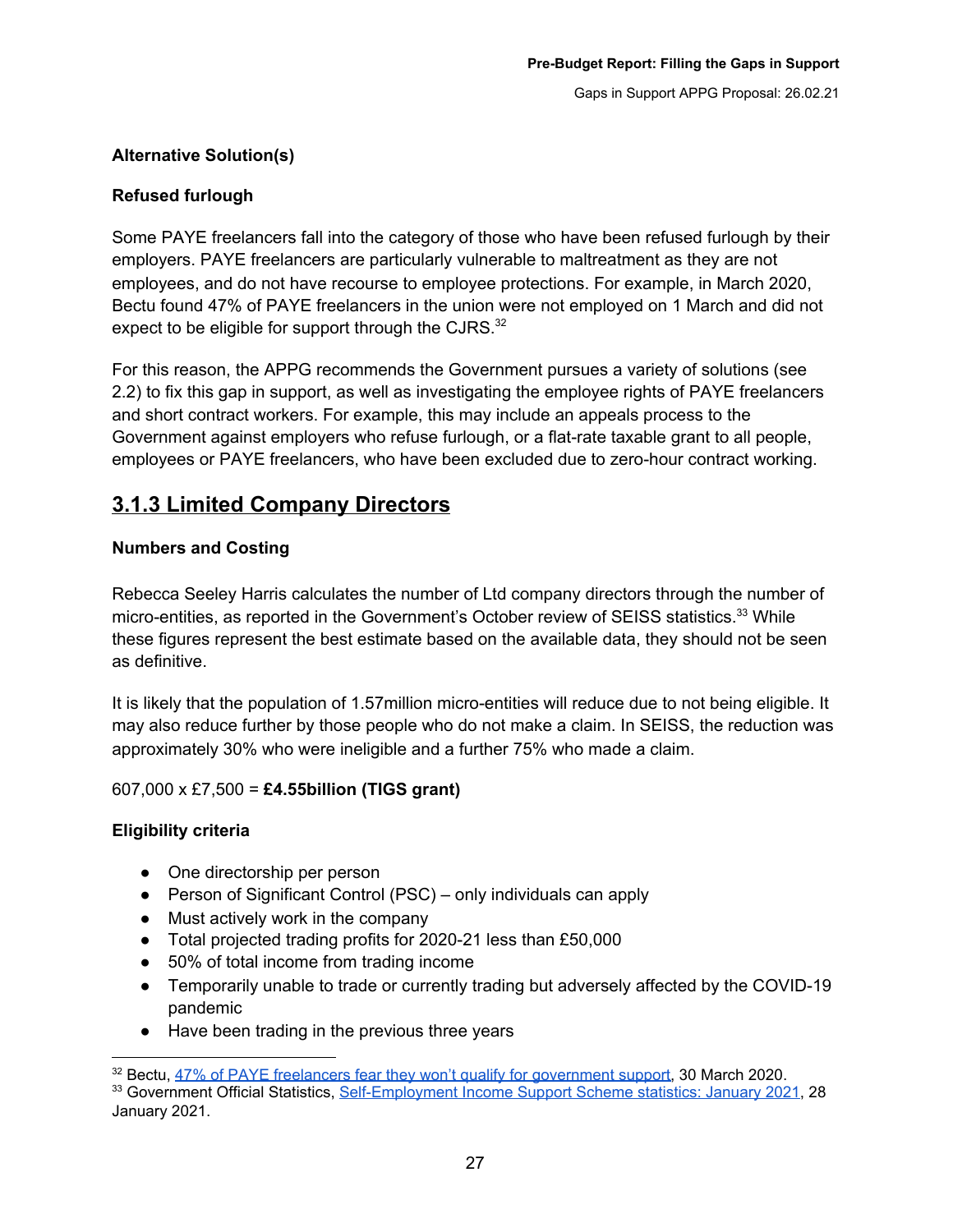- Still trading and have an intention to continue trading
- Provide a Unique Taxpayer Reference (UTR)
- Provide a company reference number

## **Not eligible**

- Investment companies
- Non-executive directors
- Already in receipt of SEISS
- Cannot claim CJRS concurrently
- State aid
- Failing to comply with a Covid-19 Prohibition Notice
- Received a fine for a Covid-related offence
- Company is technically insolvent

## **Alternative Solutions**

See Directors Income Support Scheme (3.2).

## <span id="page-28-0"></span>**3.1.4 The 50% Rule**

To be eligible for SEISS, one of the conditions is that trading profits from self-employment must be equal to or more than non-trading income.

## **Numbers and Costings**

According to the Institute of Fiscal Studies (IFS), more than half of the 50% Rule group<sub>24</sub> have a personal income below £25,000 per year. So, according to the IFS, extending SEISS to include this group would target many people on low and moderate incomes.

The profits per year for half the group are in the region of £5,000, so extending SEISS to this group would also mean the average payments would be quite low.

The official statistics for SEISS for January 2021 show that 86%, or 1.4million people, are ineligible for SEISS because of the 50% Rule.<sup>34</sup>

## **Grant details**

It is recommended that the claim be based on either:

a) the 4th grant for SEISS; or b) a grant of £7,500

<sup>&</sup>lt;sup>34</sup> Government Official Statistics, [Self-Employment](https://www.gov.uk/government/statistics/self-employment-income-support-scheme-statistics-january-2021) Income Support Scheme statistics: January 2021, 28 January 2021.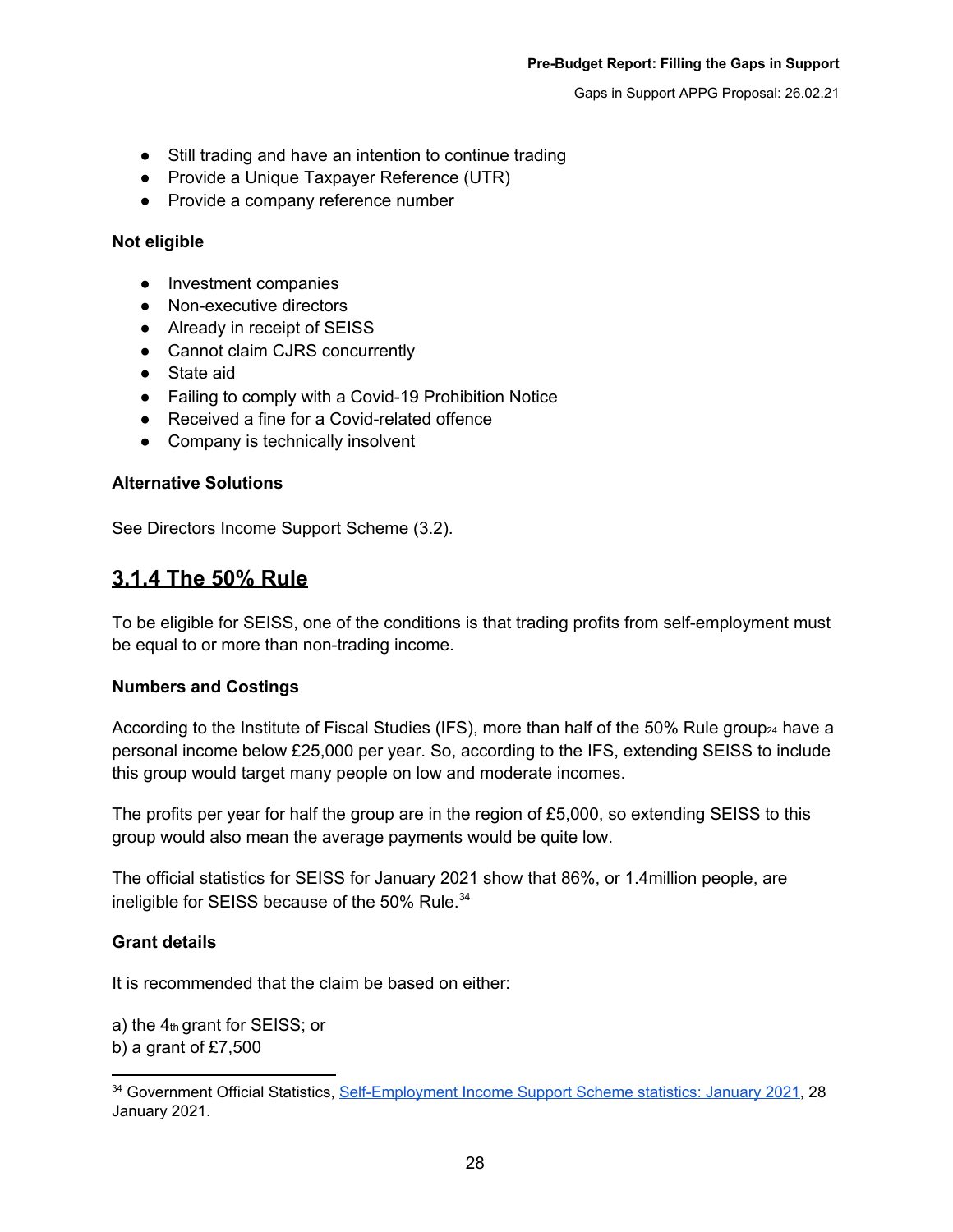The ONS SEISS Statistics report there are 1.436million, and these are current figures. The number of PAYE freelancers would be deducted from this (1.436million - 165,000 = 1.271million). The claim rate would be 667,000.

Targeted Income Grant Scheme for the 50% Rule group is 667,000 x 7,500 = **£5billion**

## **Eligibility criteria**

- Combined trading profits and non-trading income less than £50,000
- Submitted a self-assessment tax return including both trading and non-trading income
- Temporarily unable to trade or currently trading but impacted by the COVID-19 pandemic
- Still trading and have an intention to continue trading
- Provide a Unique Taxpayer Reference (UTR)

## **Not eligible**

- Already in receipt of SEISS
- Received or are receiving CJRS
- Is a Ltd company
- State aid
- Failing to comply with a Covid-19 Prohibition Notice
- Received a fine for a Covid-related offence

## **Policy principles**

Alongside TIGS, the APPG recommends the adjustment of the exclusionary 50% Rule. There are two possible adjustments:

- 1. If both non-trading income and trading profits equal less than £50,000, the individual can claim SEISS.
- 2. The 50% Rule is adjusted to 60/40, where the trading profit has to be equal to or more than 40% of the non-trading income.

## <span id="page-29-0"></span>**3.1.5 The £50,000 Cap**

ONS figures suggest there are 200,000 people who have been excluded from SEISS due to their trading profits exceeding £50,000 per annum.<sup>35</sup> It is likely that the population of 200,000 will reduce due to not being eligible; it may also reduce further by those people who do not make a

<sup>&</sup>lt;sup>35</sup> Government Official Statistics, [Self-Employment](https://www.gov.uk/government/statistics/self-employment-income-support-scheme-statistics-january-2021) Income Support Scheme statistics: January 2021, 28 January 2021.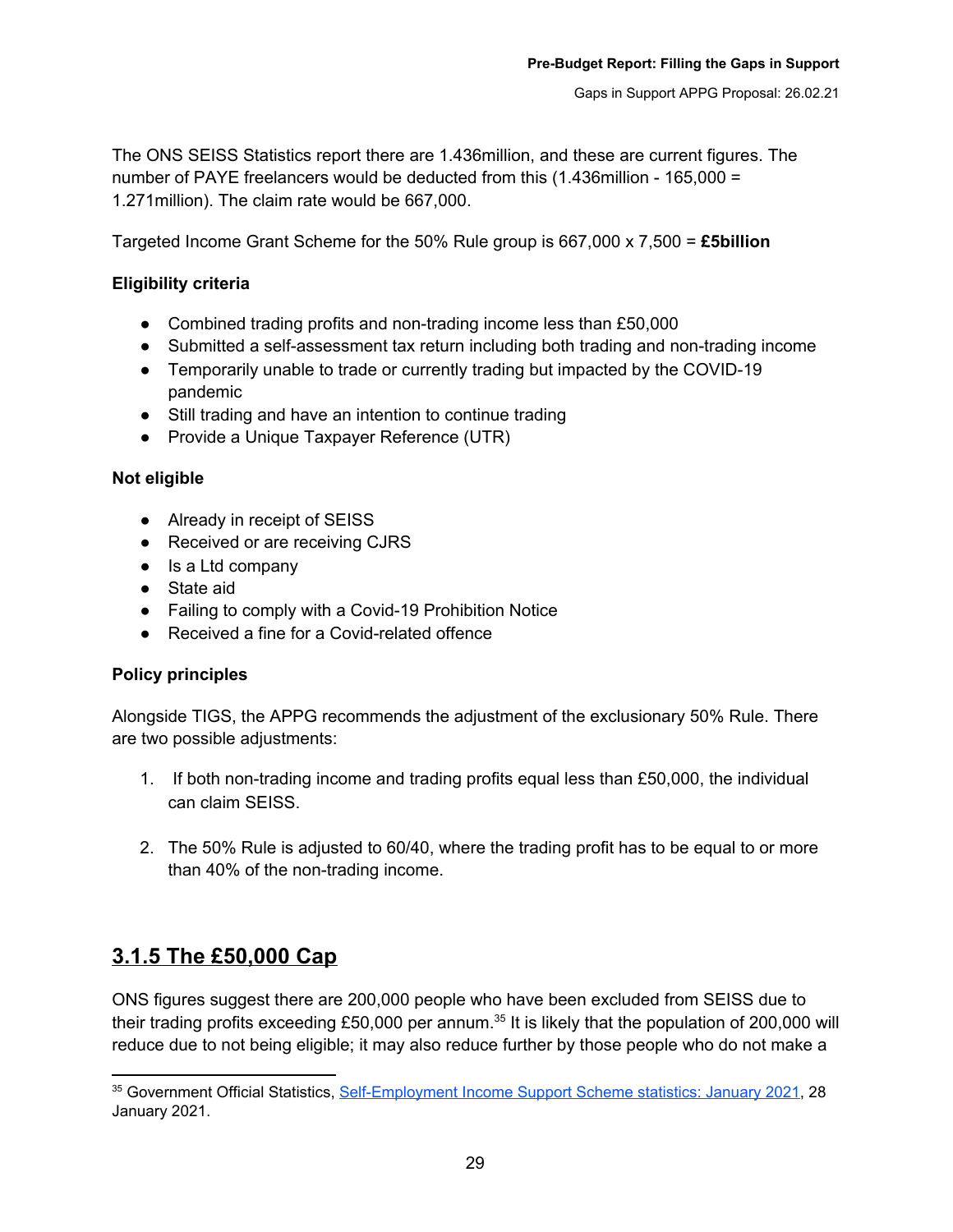claim. In SEISS, the reduction was approximately 30% who were ineligible and a further 75% who made a claim. This puts the number of claimants at 105,000.

## **Grant Details**

- a) 4th grant for SEISS with no upper cap limit on trading profits, or;
- b) a TIGS grant of £7,500

## Cost: 105,000 x £7,500 = **£787.5million**

## **Eligibility criteria**

- Self-employed; or...
- Trading through a Ltd company (Ltd company director rules apply)
- Actively trading in 2019-20
- Actively trading for three years prior to 2020
- 50% of total income is from trading profits
- Temporarily unable to trade or currently trading but adversely affected by the COVID-19 pandemic
- Have been trading in the previous three years
- Still trading and have an intention to continue trading
- Provide a Unique Taxpayer Reference (UTR)
- Provide a company reference number

## **Not eligible**

- Already in receipt of SEISS
- Cannot claim CJRS concurrently
- State aid
- Failing to comply with a COVID Prohibition Notice
- Received a fine for a COVID offence

## **Policy Principles**

Alongside TIGS, the APPG recommends the removal of the upper limit on trading profits. There are two possible adjustments:

- 1. Tapering: As has been widely suggested in response to the Government's assumption that those in this situation are "financially comfortable". However, many of those affected do not consider this to be parity, which is the overriding call for redress from those excluded
- 2. Removing the ceiling: This is widely considered to be the most favourable outcome by those affected, such that support would be in line with CJRS, with the £2,500 cap irrespective of income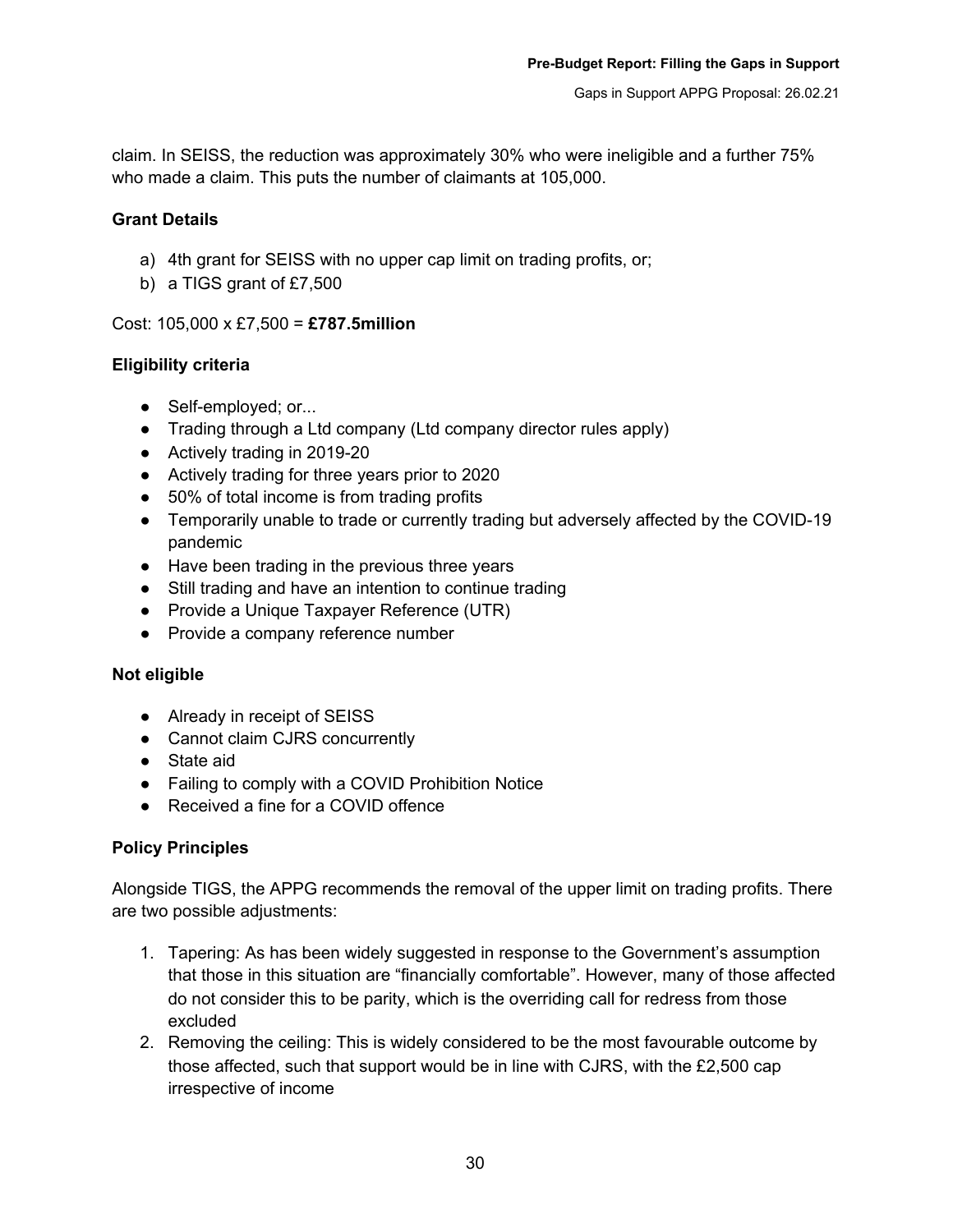## <span id="page-31-0"></span>**Government Response**

The House of Commons Treasury Committee noted the receipt of the TIGS proposals in its February 15th 2021 report, adding that "we have not had an opportunity to take evidence on this proposal". 36

## <span id="page-31-1"></span>**3.2 Directors Income Support Scheme**

The Directors Income Support Scheme (DISS) was developed in partnership with the following stakeholders: ForgottenLtd campaign, ACCA, the Federation of Small Businesses, and Rebecca Seeley Harris of Re Legal Consulting.

It was submitted to the Treasury and HMRC for consideration in December 2020. The APPG's first recommendation to the Treasury is to adopt the DISS. Failing that, **TIGS is recommended as an alternative solution, outlined above (3.1).**

DISS is based on the trading profits of the company contained in the CT600 corporation tax return, rather than dividends. DISS would allow small Ltd company directors to claim SEISS on their PAYE and dividend income combined.

The scheme has been designed so it:

- Creates parity with the SEISS
- Is not open to fraud or abuse by non-trading companies
- Can use existing information and tools that HMRC already have and therefore will be simple to administer and set up

DISS has been developed to provide the Government with a viable method of support for company directors. The assumption is that it will be run on the same parameters as the Self-Employed Income Support Scheme (SEISS). The scheme is based on the trading profits of the company, which are contained in the corporation tax return.

Any verification can be self-certified because, unlike the self-employed, the director of a Ltd company has certain duties in law. If a director makes a false or misleading statement, then this can have very serious consequences.

The director would be able to claim for only one directorship in the entity in which they have the greatest income. The director must declare that they intend to continue to trade and, either, are currently actively trading but have been impacted by coronavirus, or were previously trading but

<sup>&</sup>lt;sup>36</sup> Government Official Statistics, [Self-Employment](https://www.gov.uk/government/statistics/self-employment-income-support-scheme-statistics-january-2021) Income Support Scheme statistics: January 2021, 28 January 2021.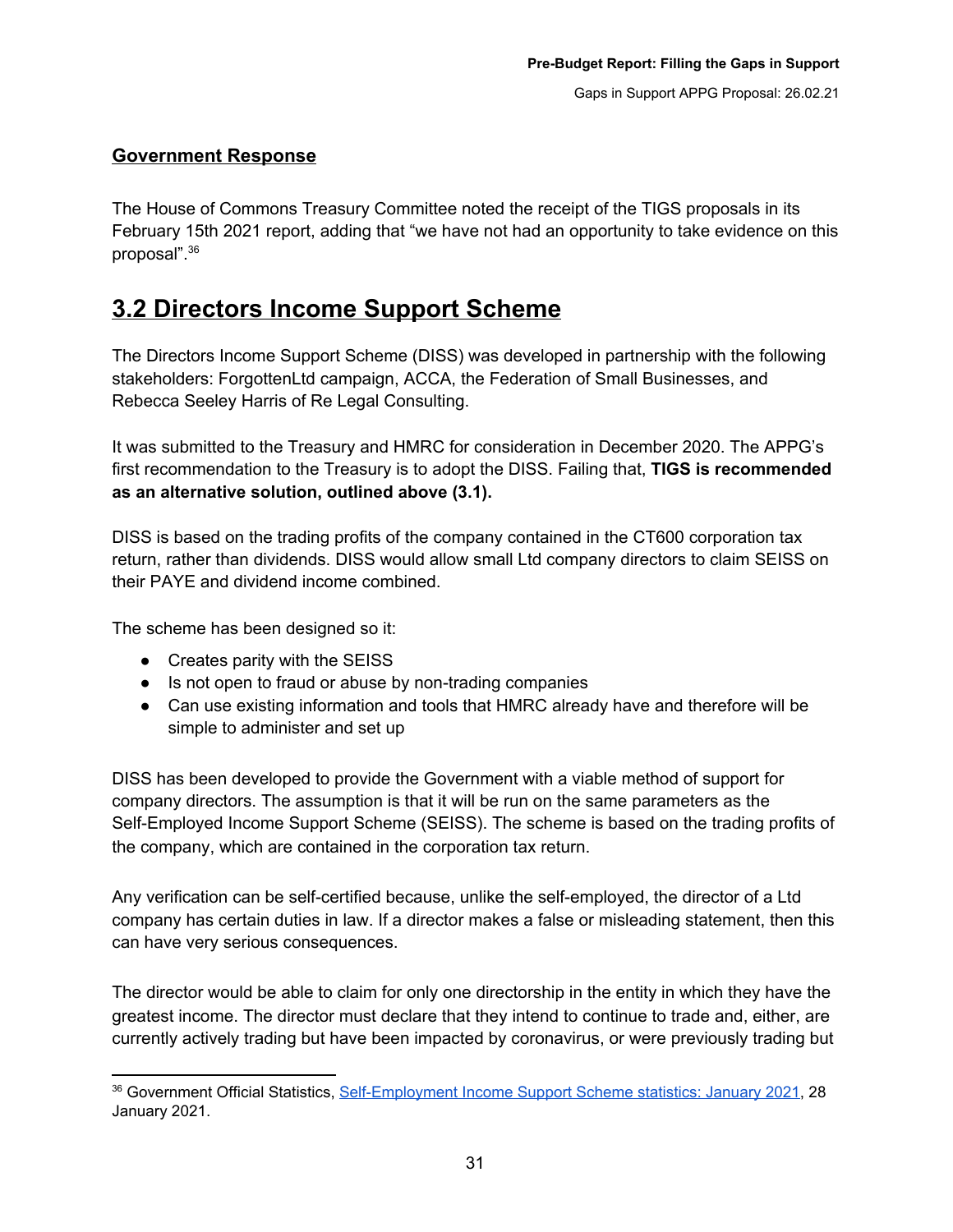are temporarily unable to do so due to coronavirus.

The APPG DISS is not open to fraud, any more than SEISS, and would not be labour intensive for HMRC.

## <span id="page-32-0"></span>**Treasury Response**

The House of Commons Treasury Committee report, published on February 15th 2021, recounts evidence given in regard to the Directors Income Support Scheme.

The report notes that Caroline Miskin of the ICAEW (see P21) submitted a letter to the Chair of that Committee on January 22nd 2021, stating that DISS would not be implementable with information already held by the HMRC. DISS would require "additional declarations, such as that the directors who are being claimed for are working directors, and that only one claim is being made in respect of those who are a director of more than one company". Nevertheless, she added that none of these problems was "insurmountable". $37$ 

The report notes that the Rt Hon Jesse Norman MP, Financial Secretary to the Treasury, told the Chamber on January 18th 2021 that DISS did not overcome issues of fraud and abuse. In a letter to the Chair on January 26th, Sir Tom Scholar, Permanent Secretary at the Treasury, also stated that DISS is "intrinsically reliant on self-certification by owner-managers of companies" and, therefore, it is potentially liable "to open the scheme up to an unacceptable level of fraud and abuse, and perhaps even criminal activity".<sup>38</sup>

However, as the report notes, Glen Collins' statement that "the entire tax system is built around self-assessment" and that "directors have specific duties, laid down by company law" allays these concerns. 39

As such, the APPG echoes the report's conclusion that "by conspicuously leaving out a large proportion of Ltd company directors from support altogether, we are concerned that the Government is sending out the wrong message – that it is not adequately supporting entrepreneurs and employers, who have suffered significantly from a lack of support."<sup>40</sup>

The APPG echoes the Committee's report, which questions whether the fraud risk of DISS justified leaving Ltd company directors without any support, and whether more can be done to

<sup>&</sup>lt;sup>37</sup> House of Commons Treasury Select Committee[,](https://publications.parliament.uk/pa/cm5801/cmselect/cmtreasy/882/88202.htm) Economic impact of coronavirus; gaps in support and [economic](https://publications.parliament.uk/pa/cm5801/cmselect/cmtreasy/882/88202.htm) analysis, 15 February, 2021.

<sup>38</sup> House of Commons Treasury Select Committee[,](https://publications.parliament.uk/pa/cm5801/cmselect/cmtreasy/882/88202.htm) Economic impact of coronavirus; gaps in support and [economic](https://publications.parliament.uk/pa/cm5801/cmselect/cmtreasy/882/88202.htm) analysis, 15 February, 2021.

<sup>&</sup>lt;sup>39</sup> House of Commons Treasury Select Committee[,](https://publications.parliament.uk/pa/cm5801/cmselect/cmtreasy/882/88202.htm) Economic impact of coronavirus; gaps in support and [economic](https://publications.parliament.uk/pa/cm5801/cmselect/cmtreasy/882/88202.htm) analysis, 15 February, 2021.

<sup>&</sup>lt;sup>40</sup> House of Commons Treasury Select Committee[,](https://publications.parliament.uk/pa/cm5801/cmselect/cmtreasy/882/88202.htm) Economic impact of [coronavirus:](https://publications.parliament.uk/pa/cm5801/cmselect/cmtreasy/882/88202.htm) gaps in support and [economic](https://publications.parliament.uk/pa/cm5801/cmselect/cmtreasy/882/88202.htm) analysis, 15 February, 2021.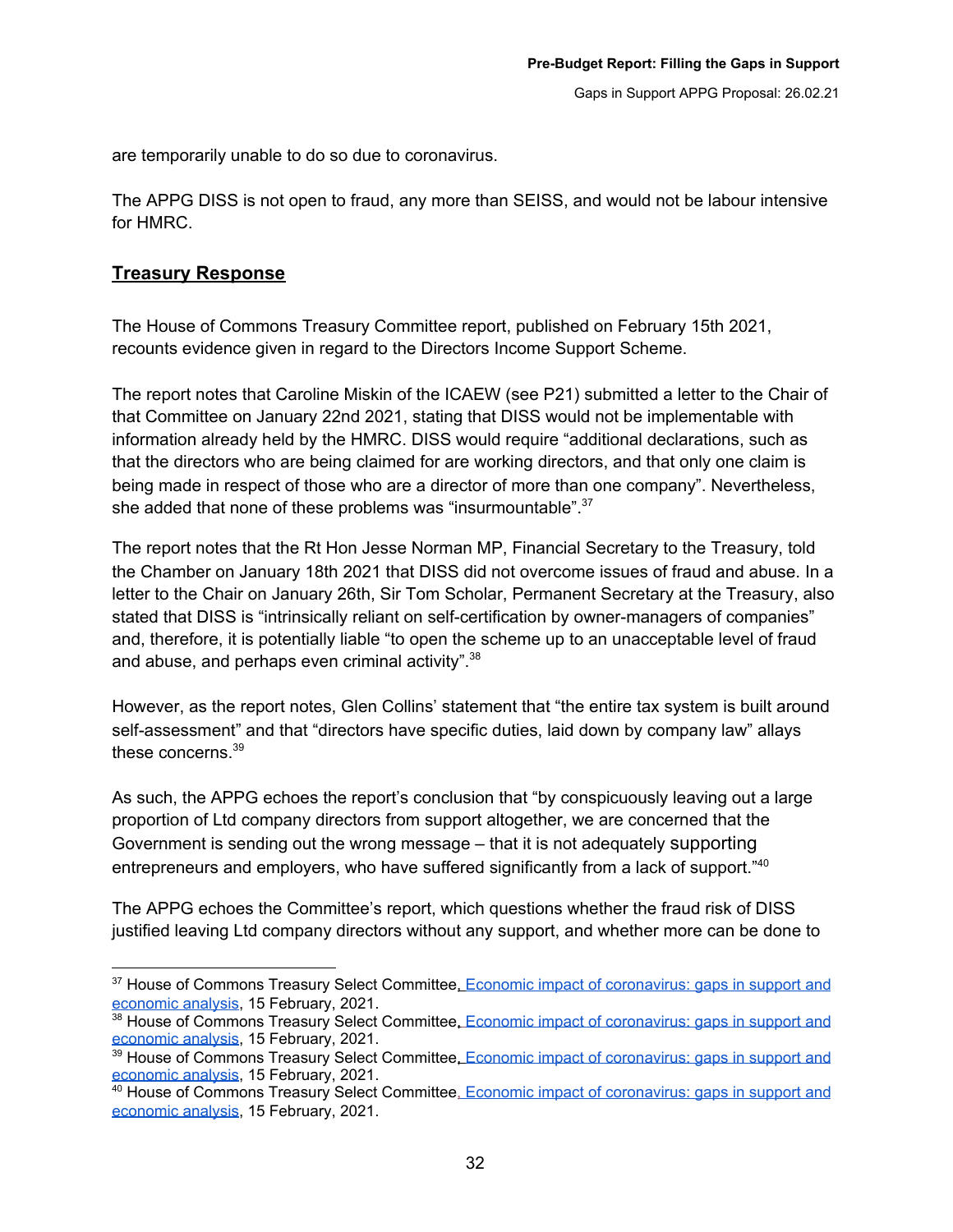mitigate fraud risks inherent in DISS. Therefore, the APPG urgently calls for a re-evaluation of DISS by the Treasury, and that the Treasury sets our adequate support for Ltd company directors in the upcoming Budget.

## <span id="page-33-0"></span>**3.3 Proposal For New Parents, Pregnant Women and Those Excluded By Maternity, Paternity, Adoption Leave Issues**

The APPG is calling on the Government to take urgent action as significant evidence continues to emerge showing women and new parents are disproportionately affected by the ongoing Coronavirus crisis.

The following recommendations have been drafted and supported by Pregnant Then Screwed, Maternity Action, ExcludedUK and Covid-19 maternity rights campaigner Bethany Power, and were submitted to the Treasury on 22nd February 2021.

## <span id="page-33-1"></span>**3.3.1 On Coronavirus Job Retention Scheme (CJRS)**

**1. We call on the Government to adapt the CJRS scheme to protect pregnant women in the workforce, by enabling employers to recover 100 per cent of the cost of a maternity suspension (under health and safety law) of a woman who is 28 weeks pregnant or beyond (or who is pregnant and extremely clinically vulnerable or otherwise medically advised to shield).**

On December 23rd, the Department for Health and Social Care and the Health and Safety Executive jointly published new, [COVID-19-specific](https://www.gov.uk/government/publications/coronavirus-covid-19-advice-for-pregnant-employees) guidance to pregnant women in the workforce. This guidance states that women who are 28 weeks pregnant or beyond, or who have underlying health conditions, are at "greater risk of severe illness from COVID-19".

Given the emergence of more transmissible (and possibly more deadly) variants of COVID-19, it is our view that such a "more precautionary" approach requires maternity suspension on full pay to be the default position in the case of women who are 28 weeks pregnant or beyond, or who have underlying health conditions. In addition, the CJRS reimbursement rate should be changed to 100 per cent, not 80 per cent.

Maternity Action first raised concern about the lack of reference to pregnant women in the CJRS guidance with Treasury ministers in April 2020, and first made the above proposal, [together](https://maternityaction.org.uk/wp-content/uploads/Joint-ltr-to-Chancellor-re-JSS-26-10-20.pdf) with the TUC, RCOG and the RCM, on October 26th. Despite renewing our joint call in a further letter to the [Chancellor](https://maternityaction.org.uk/2021/01/joint-letter-with-rcog-and-the-rcm-to-the-chancellor-covid-pregnant-women-in-the-workplace/) on January 12th, we have not had any substantive response direct from Treasury ministers or officials.

On February 4th, in answer to a [Parliamentary](https://questions-statements.parliament.uk/written-questions/detail/2021-01-29/145832) Question tabled by Wera Hobhouse MP, Treasury minister Jesse Norman appeared to reject the proposal on the basis that it is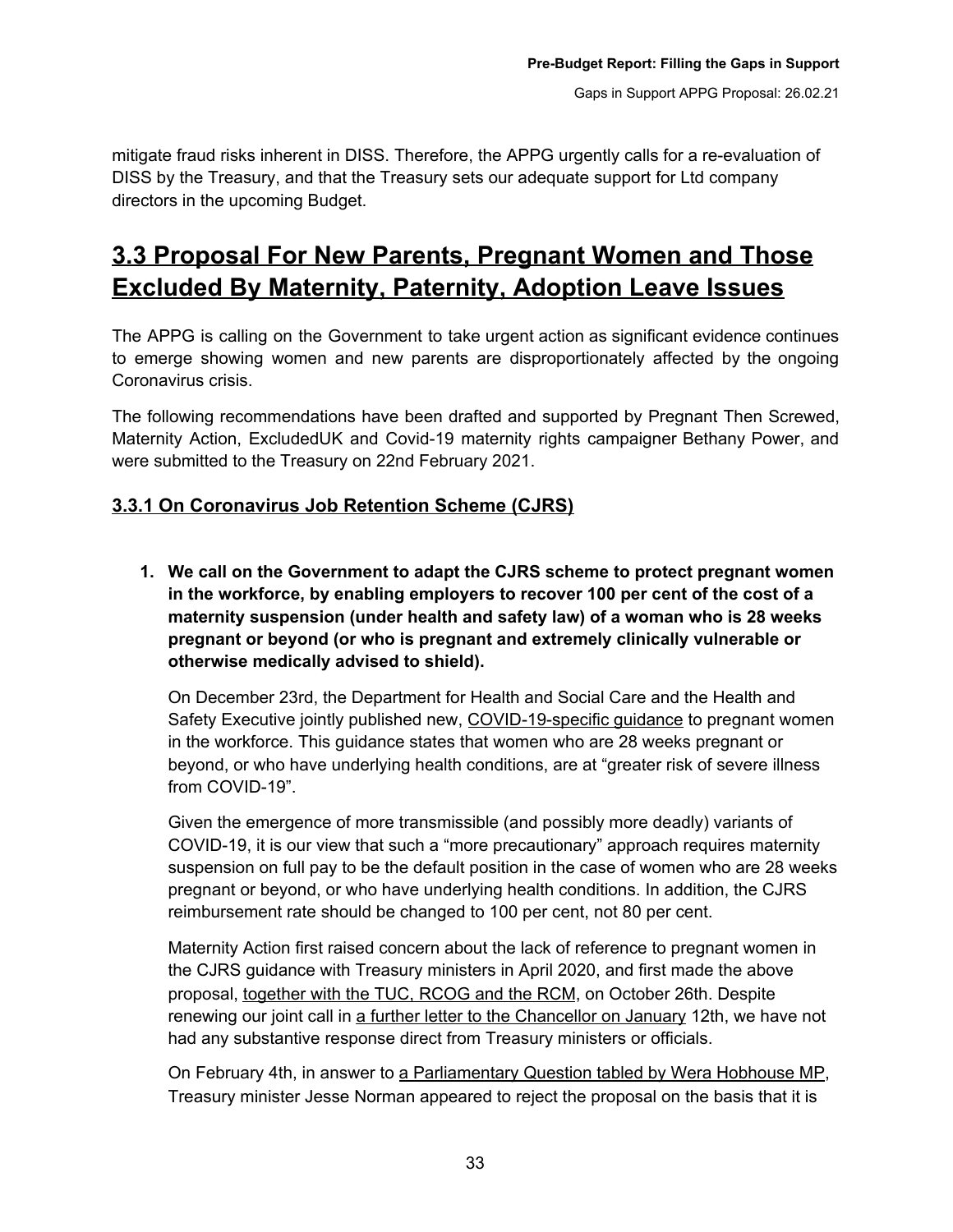not consistent with the objective of the CJRS furlough scheme to "enable employers to keep people in employment". This appears to reflect what Caroline Nokes MP has described as the Government's "passive approach to gender equality".<sup>41</sup> The Government must recognise that the effective exclusion of pregnant women from the CRJS furlough scheme is acting to drive women out of employment.

**2. The Government must amend the latest CJRS furlough scheme guidance to address the fact that the employer of a woman who was on maternity leave, and on Maternity Allowance rather than Statutory Maternity Pay, throughout the period March 20th to October 30th 2020, will not have submitted a PAYE Real Time Information (RTI) submission, as is required by the guidance relating to the extension of the scheme from 1 November.**

Maternity Action first raised this issue with Treasury officials on January 8th 2021. In a letter dated January 21st to Wera Hobhouse MP, who had raised the issue directly with the Leader of the House, Treasury minister Jesse Norman appeared to reject our call on the basis that "Without the use of RTI returns, it would be difficult to verify claims without significant additional checks". However, in our view the potential for fraud is (a) low, because employers will not have more than one or two women in this category; and (b) could be easily addressed by e.g. requiring evidence of MA claim/receipt in such cases. The Government is likely to face a legal challenge on this issue shortly.

3. **The Government should look into providing a system of backdated CJRS payments to new mothers and parents who have been denied furlough by their employers due to insufficient Government guidance**.

Furlough payments should be backdated to the date the mother or parent was originally scheduled to return to work after maternity leave (pre-COVID-19), but could not because of the pandemic, whilst needing to keep within statutory maternity legislation by giving eight weeks notice to their employer. This would help to rectify the lack of support mothers and parents have faced as a result of having to go on unpaid leave and/or have faced a complete loss in their accrued annual leave due to the maternity end date falling in late 2020 – along with, if awarded, the loss of their keeping in touch (KIT) days due to being unable to work or work from home due to COVID-19.

## <span id="page-34-0"></span>**3.3.2 On Self-Employment Income Support Scheme (SEISS)**

**4. The Government must amend the SEISS scheme to disregard periods of maternity or parental leave during the three-year profits calculation period.**

<sup>&</sup>lt;sup>41</sup> House of Commons Women and Equalities Committee, [Government](https://committees.parliament.uk/committee/328/women-and-equalities-committee/news/139066/government-must-assess-equality-impact-of-every-policy/) must assess equality impact of every [policy](https://committees.parliament.uk/committee/328/women-and-equalities-committee/news/139066/government-must-assess-equality-impact-of-every-policy/), 9 February 2021.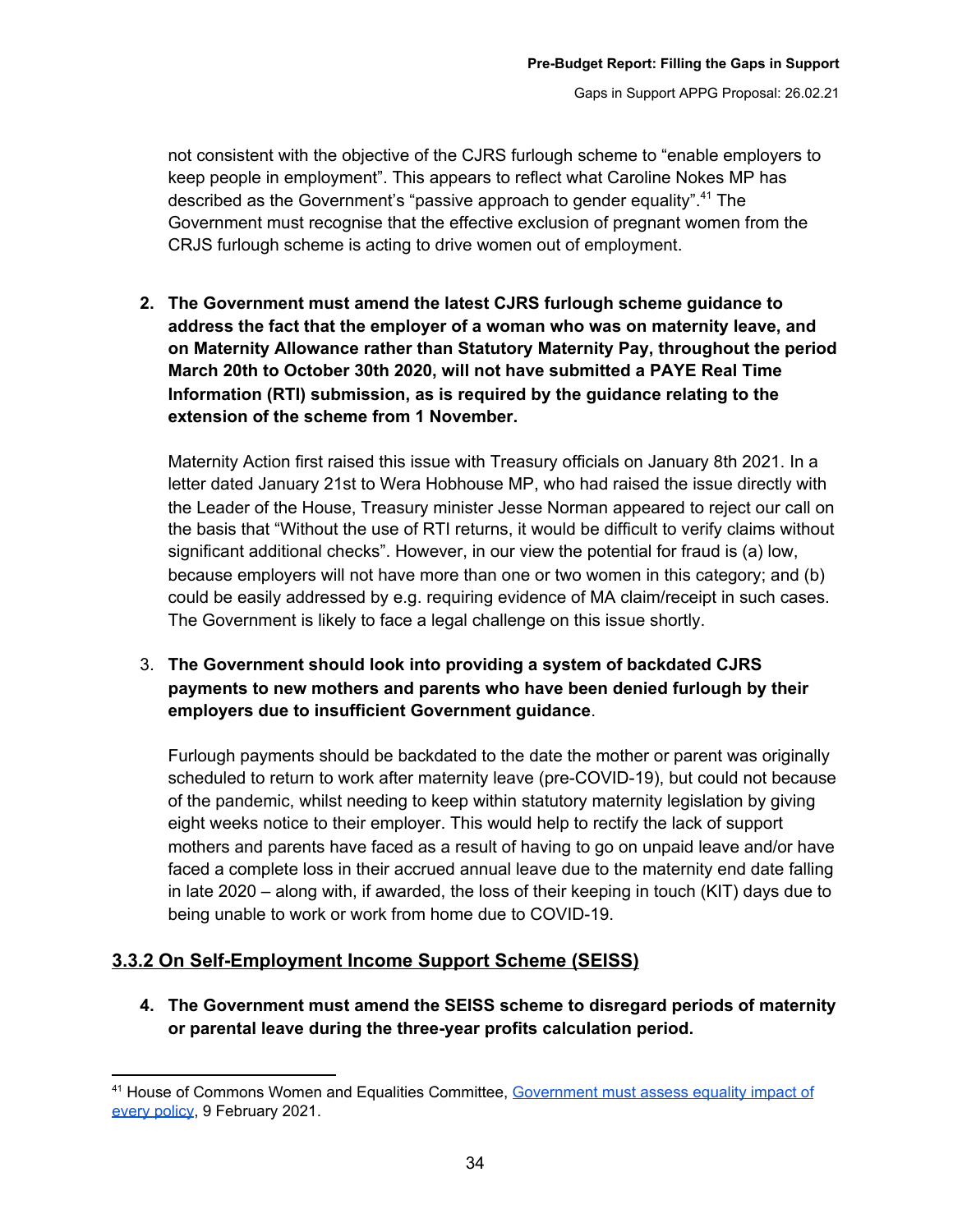This was the subject of a judicial review brought by Pregnant Then Screwed against the Chancellor for indirect sex discrimination, in which judgment was dismissed. It is yet unclear whether the judgment will be appealed. Maternity Action first raised this issue with Treasury ministers in April 2020.

5. **The Government must look into backdating SEISS payments to mothers and parents who have been denied SEISS support or where this support has been limited as a consequence of being in a period of maternity, parental or adoption leave, and thus calculations for the purposes of SEISS do not accurately reflect pre-COVID income.**

Backdating SEISS payments to the date the mother or parent was originally scheduled to return to work after maternity pre-COVID-19, but could not because of the pandemic, will help amend the unsupported discrimination that mothers and parents have faced as a result of having to go on unpaid leave.

Some pregnant women and new parents have fallen through the existing gaps in SEISS and, during the pandemic, have been pregnant and/or in a period of maternity, parental or adoption leave. Many in this situation have often been confronted with a set of circumstances that further exacerbates inequalities (e.g. they work in a hard-hit sector that faced long recovery; their work is dependent on international travel but cannot in these circumstances take on such work; they need to shield for other reasons). In some cases, self-employed pregnant women have been forced to take on unsafe work and/or ended up in a situation where they have felt they had no choice but to work, having fallen beyond the scope of SEISS and therefore not in receipt of meaningful support.

## 6. **The Government must find a mechanism to support pregnant women and new parents who are Ltd company directors have also been disproportionately affected by lack of support**.

For those whose businesses have suffered detrimental damage as a result of COVID-19, they have not been in a position to pay themselves Maternity Pay from their own businesses, or build up reserves to cover their maternity period since the pandemic hit. The only support they can receive is the limited furlough on the basic PAYE portion of their income (typically ~£575/month at 80 per cent); for those who are annually paid PAYE, they have been unable to receive any furlough, until the extension of CJRS in November 2020.

However, as is the case for many Ltd company directors, they have often found themselves in the position of having to choose between working to save their businesses in order to have a business to return to after their maternity period, or abandoning their businesses to receive what support they can. This situation was only slightly improved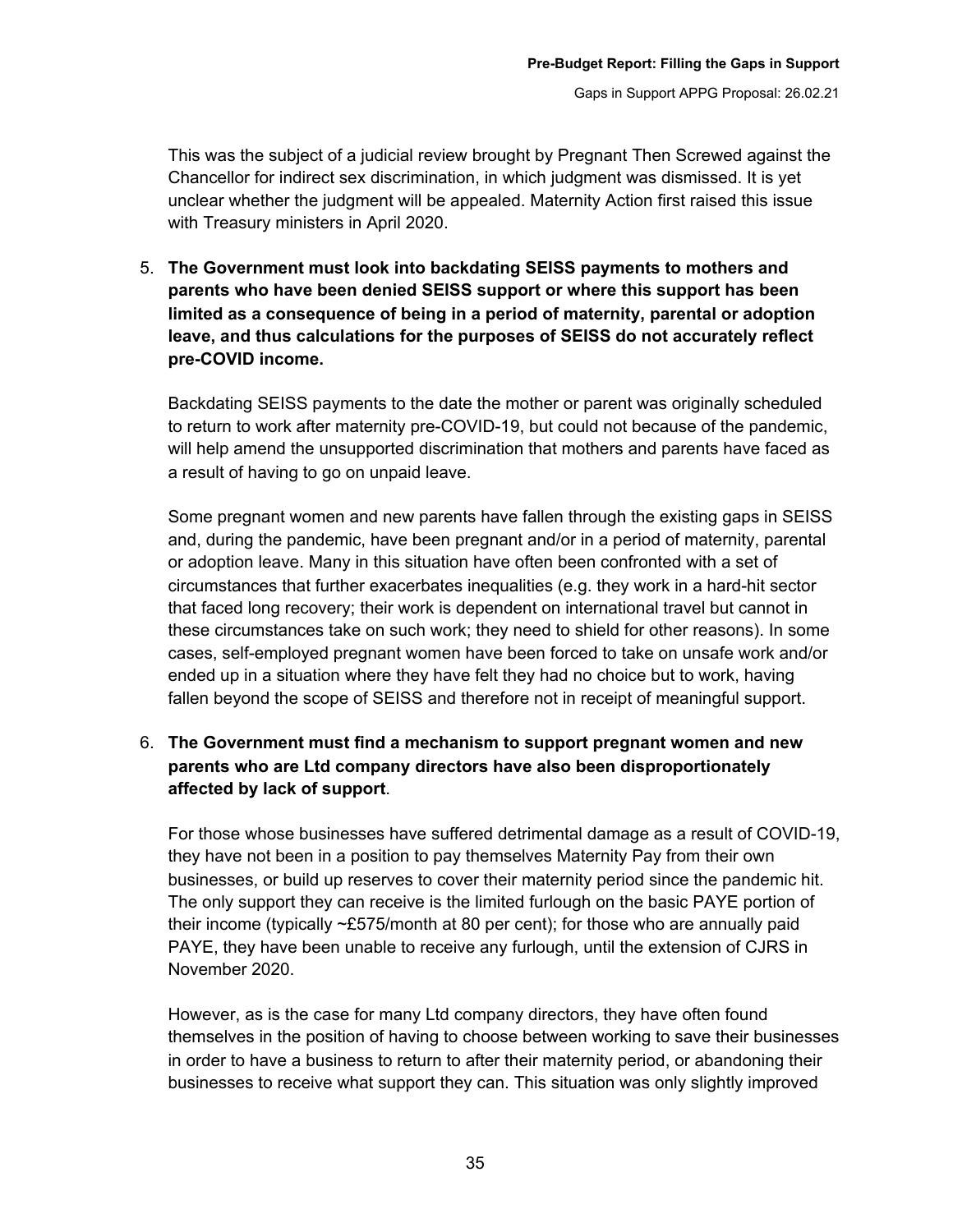with the introduction of flexible furlough in July 2020, enabling directors to work partially but then lose that from their furlough calculations.

Moreover, mothers in this position cannot simply look for other work, being in their maternity period. Extending SEISS to Ltd company directors without the hard eligibility criteria that have excluded so many, or implementing Directors Income Support Scheme (DISS) or Targeted Income Grant Scheme (TIGS) would benefit new parents facing this predicament and, in line with other elements of this proposal, backdated payments would account for periods of maternity, parental or adoption leave.

## 7. **The Government must support childminders who are unable to access SEISS due to being recently self-employed.**

In particular, nannies and au pairs have been severely impacted during lockdowns as they find themselves without jobs while parents are furloughed or working from home. In many cases, the loss of employment is accompanied by a loss of the accommodation that comes with their job. This is particularly detrimental for those high numbers of migrant women employed in the sector and for whom there is no recourse to public funds. The Nanny Solidarity Network was formed to provide hardship grants and emergency housing to nannies and au pairs who were ineligible for Government support schemes.

## <span id="page-36-0"></span>**3.3.3 Additional policy recommendations**

## 8. **The Government must give the further flexibility of a temporary right to shared furlough with another parent or guardian to support caring needs.**

Research by the Trades Union Congress (TUC) found that 71% of requests for furlough due to childcare were rejected. Additional flexibility will help support parents in balancing their jobs, along with care needs or home schooling responsibilities.

## 9. **Extend the NHS Exemption certificates by another 12 months, helping mothers who have been denied postpartum NHS dental care**.

Although the Government states NHS dental treatment has been available since June 2020, this has simply not applied for thousands, with many denied check-ups and procedures under the NHS. This will support mothers who gave birth in late 2019 to date, to receive the adequate postpartum care that has been severely disrupted by COVID-19, resulting in many women being denied this help.

## 10. **The Government must support nurseries with funding to survive the pandemic. A third of nurseries are facing closure due to staff and children needing to isolate or families struggling to afford to keep their child's placement.**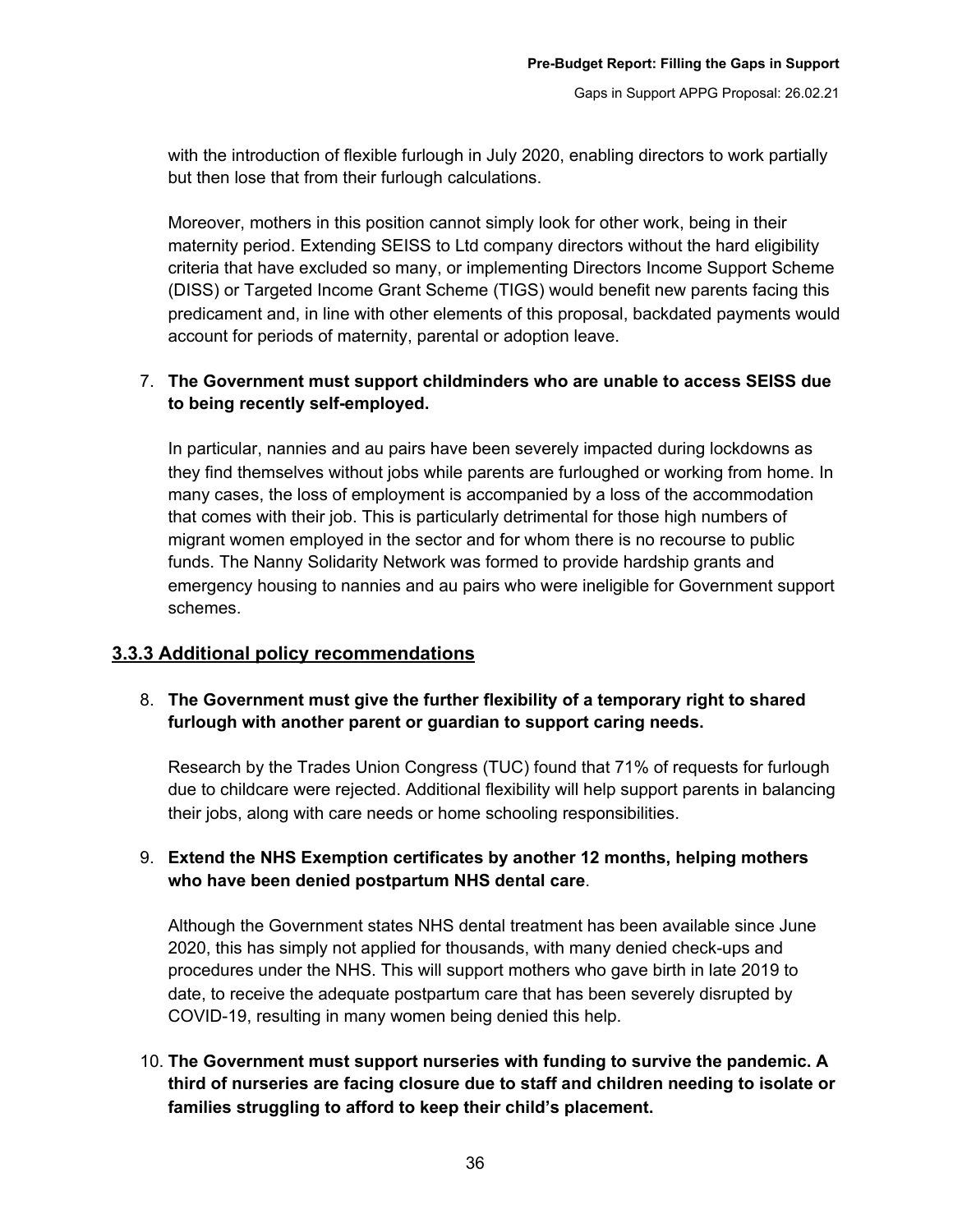The childcare sector is a massive help to the economy. It supports women in their careers, and suffering from gender pay issues. It supports young families and prevents poverty. It helps aid early-year child development. Childcare provides vital social infrastructure that enables maternal employment and helps to close the attainment gap for children in deprived areas.

The Government should reinstate the funding it withdrew last month and continue to fund places at pre-pandemic levels to ensure the survival of maintained nurseries. Additionally, private nurseries which are not in receipt of 15/30 hours funding are at increased risk of closure. Funding for the childcare sector will ensure there is provision available that will allow parents, mostly women, to return to employment during the recovery. Long-term, the Government should commit to an independent review of funding for the childcare sector which, prior to the pandemic, was suffering from a £662million shortfall in funding.

11. **The Government must support women who have taken unpaid leave due to health and safety concerns or because of home schooling and caring responsibilities, and are seeing their qualification for Statutory Maternity Pay and Allowance impacted**.

Many women who have taken unpaid leave, such as dependent's leave or parental leave, to deal with school/childcare closures, or pregnant women who have been forced on to incorrect terms such as Statutory Sick Pay (SSP) due to health and safety risks, have seen their qualification for Statutory Maternity Pay and Allowance impacted. Being forced to take such leave through no fault of their own has meant these groups of women are not meeting the required earnings threshold. The Government should exempt periods of parental or dependent's leave or SSP that occur during the qualifying period.

## <span id="page-37-0"></span>**3.3.4 Future Recommendations**

Further to our calls above, it is important to recognise that women are more likely to work in sectors detrimentally affected by the pandemic – retail, hospitality, weddings, creative industries, personal services – while also bearing the brunt of caring responsibilities at home. Long-term loss of income is likely to further increase the pay gap and it will be increasingly harder for women to reduce this as these sectors will be expected to be among the last to open up, or they are unable to commit to hours if they are required to support children or other family members at home.

The Institute for Fiscal Studies (IFS) has found that women were about one third more likely to work in a sector that is now shut than men.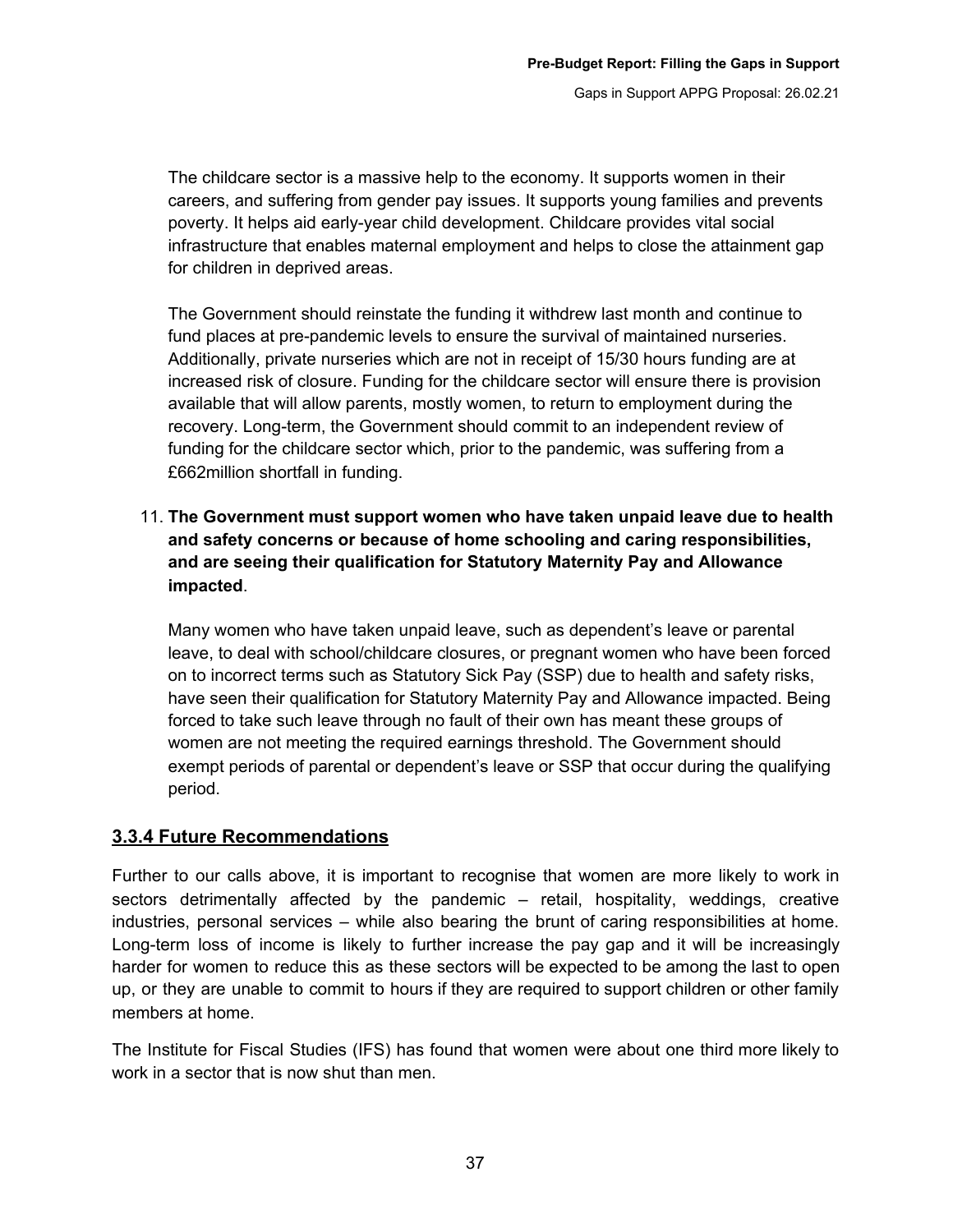Loss of annual leave/use of discretion by employers, coupled with the slow decision to extend the CJRS has meant there were women who lost out on their wages – backdating this and the funds needed by the Treasury would be negligible in the wider sense of the scheme, and would be a sign that the Government has recognised it did not consider the needs of mothers on maternity leave and is willing to rectify this.

We recognise that the CJRS was established quickly by the Treasury. However, the Government has been slow to act on filling the gaps that have emerged, and can no longer hide behind the response that it was working reactively to a changing situation as we approach one year on from the announcements of the schemes. Ample time has passed for appropriate changes to the schemes to be made.

Further to the work done by the Treasury Select Committee, "The scheme does not provide support to employees who have had to reduce or cancel work due to their own circumstances, rather than due to their employer's requirements. Therefore, employees are unable to make use of the CJRS if they need to temporarily halt their employment themselves to care for an isolating relative or to look after children…", and the APPG believes work should be done to make furlough more flexible and intuitive, and for the needs of parents especially.

A review of SEISS is required urgently, as there will now be self-employed mothers who may be going on maternity leave and will have received no support; thus their application for Statutory Maternity Allowance will be affected. Similarly, Ltd company directors who are going on maternity leave will be affected in the same way.

This is not an issue simply to be left in 2020 – the impacts will be long lasting and far reaching as women make decisions to become pregnant. Put simply, entrepreneurs, whether self-employed or Ltd company directors, should not be discriminated against for becoming new parents and losing their incomes as a result of the pandemic. Nor is it reasonable to expect women to put off having a family due to the lack of support from the Government more broadly.

We call on the Government to look at all areas affecting pregnant women, new parents and provision of childcare as set out above and amend support to address these issues.

## **Conclusion**

The APPG has recommended to the Treasury a wide range of proposals, offering flexible solutions to the gaps in the Government's COVID-19 financial support schemes. The APPG calls for all proposals to be taken into consideration, and for as many as possible to be implemented without delay.

We recommend various policy adjustments to the SEISS and CJRS to fix the gaps in support going forward. This includes adjusting the way in which support is calculated, adjusting the